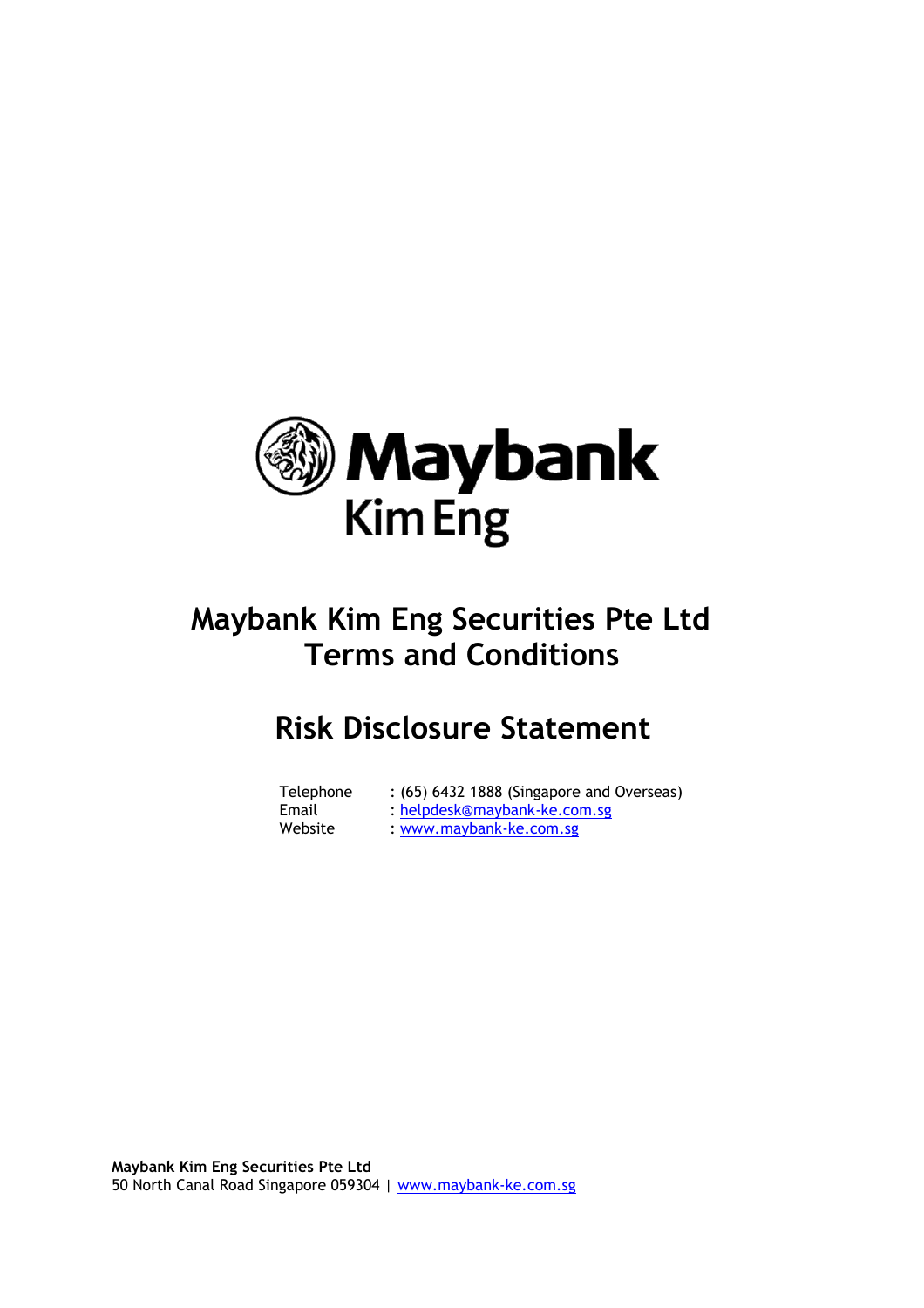#### **Division L. GENERAL RISK DISCLOSURES**

#### **Introduction**

Clients who trade or transact (in equities, equity linked instruments, contracts for differences and/or other financial instruments, and/or structured transactions involving financial instruments) with or through Maybank Kim Eng Securities Pte Ltd (**"Maybank Kim Eng"**) should be aware of the risks which may be involved in such trading.

The objective of this document is to provide you with some basic information concerning the types of trading and investments which can involve special risks in order for you to make an informed assessment of the risks and uncertainties associated with investing or trading in securities, derivatives and structured products before you undertake such transactions through Maybank Kim Eng.

The associated risk of loss in entering into such transactions can be substantial.

Your need to know and understand the risks involved in any transaction you may undertake is particularly important for you because of the limited scope of our services to you. **Please be reminded that unless otherwise agreed by Maybank Kim Eng in writing or otherwise stated in this Agreement:**

- 1. *Execution only:* We will deal with you as a client on an execution-only basis and do not advise on the merits or suitability of particular financial instruments / transactions.
- 2. *Own judgement and suitability:* In asking us to enter into any transaction or execute any order you will be representing that you are solely responsible for making your own independent appraisal and investigations into the risks of the transaction. You will be representing that you have sufficient knowledge and experience to make your own evaluation of the merits and risks of any transaction you may choose to effect with or through us. **Please therefore do not ask us to enter into any such transaction unless you are willing and able to give such representation.**
- 3. We give you no warranty as to the merits or suitability of transaction you effect or with respect to any investment product and assume no fiduciary duty in our relations with you. For avoidance of doubt no advice or recommendation is given as to the suitability of any product or services for your particular circumstances and you cannot and should not rely on anything, whether in writing or orally we may provide you as being advice or recommendation unless we expressly agree in writing that you can do so.

**This document cannot be and is not sufficient to explain all the risks and other significant aspects of entering into the various types of transactions discussed in this document. You should therefore fully understand the nature and fundamentals of the transactions and the markets underlying such transactions, the nature and scope of the contractual relationship between yourself and Maybank Kim Eng, the legal terms and conditions of the documents for the transactions, the extent of your exposure to risk and the potential losses that can be incurred, the income tax treatment and the accounting treatment of the transactions (which can be complex), the regulatory treatment of the transactions and, as appropriate, consult your financial and tax advisers or other professional advisers before entering into such transactions. In particular, derivatives transactions and structured products are not suitable for many members of the public. You should carefully consider whether such transactions are suitable for you in light of your financial resources, experience, objectives for engaging in the transactions, ability to bear risks and other relevant circumstances.**

**Unless you have a specific agreement with Maybank Kim Eng for the provision of advisory services or fund management services, you should note and accept that Maybank Kim Eng's relationship with you in relation to your securities and securities related transactions is purely as execution only broker/dealer or as a counterparty to you. In either case, while you are entitled to expect Maybank Kim Eng and/or its employees or representatives to answer your queries, the obligation in so answering is only to be honest. Such answers should not be assumed to be backed by any reasonable due diligence or specifically suitable for reliance by yourself without you first independently confirming that the answer is intended as specific advice to and is suitable for or to your specific financial needs and objectives or verifying the same with your independent advisers on its specific suitability for your specific financial needs and objectives. You should also note Clauses 1.47 to 1.50 of Part I of these T&C, and ensure that you understand and accept the same as a condition to your relationship with Maybank Kim Eng.**

Section A of this document sets out some general investment risks relating to most transactions generally. Section B explains the risks surrounding certain investments and derivatives. Section C discusses non-traditional investments (such as hedge funds) and investments in the emerging markets.

Please read through this document carefully and consult Maybank Kim Eng if you have any questions.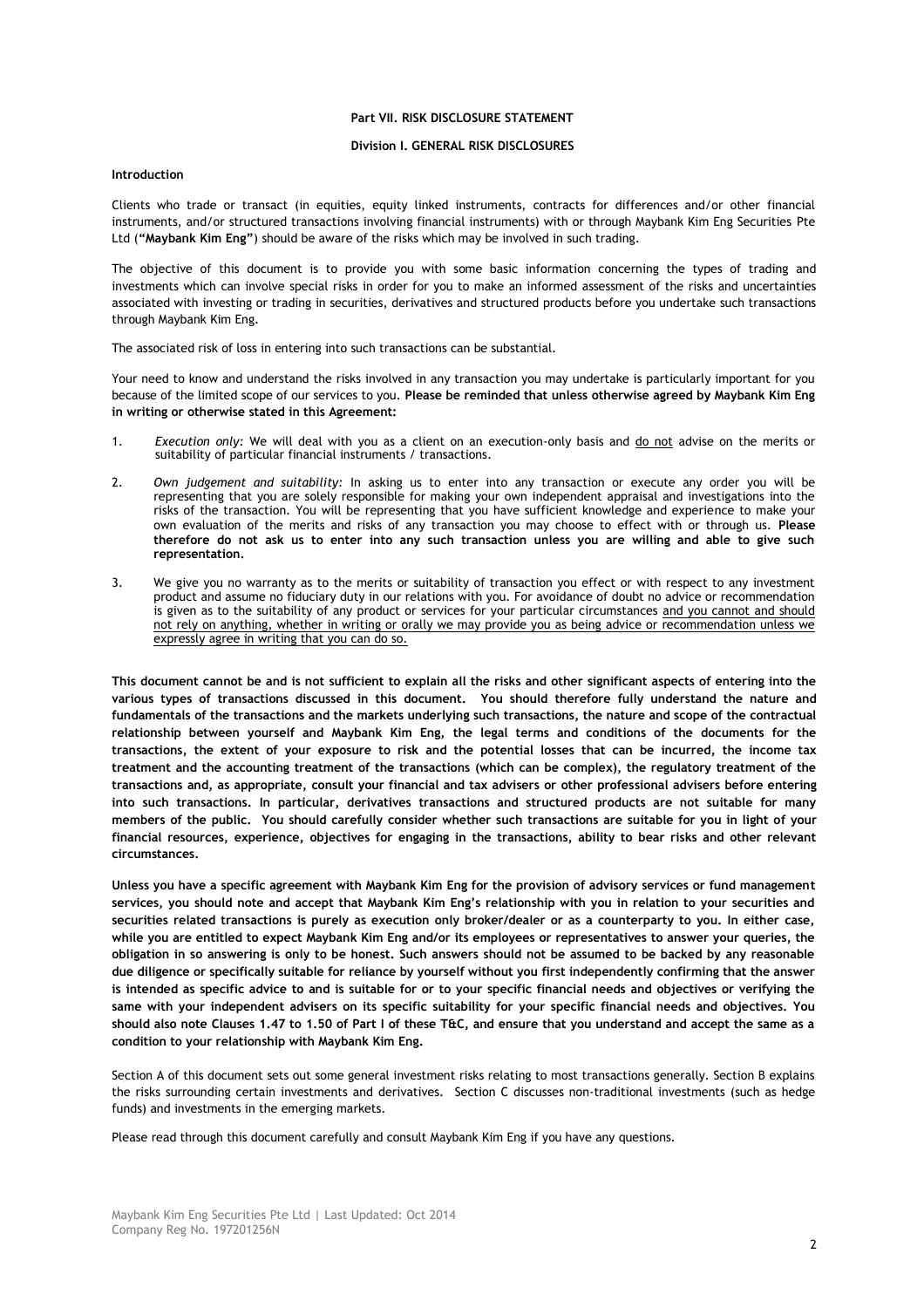## **Section A – General Investment Risks**

There are various risks of a general nature associated with investing and transacting in securities, derivatives and structured products. These include but are not limited to the following.

## *Potential losses*

Your payments or receipts under a transaction will be linked to changes in the particular financial market or markets to which the transaction is linked, and you will be exposed to price, currency exchange, interest rate or other volatility in that market or markets. You may sustain substantial losses on the transactions if market conditions move against your positions. It is in your interest to understand fully the impact of market movements, in particular the extent of profit or loss you would be exposed to when there is an upward or downward movement in the relevant rates. Your position on various transactions may be liquidated at a loss and you will then be liable for any resulting deficit in your account with Maybank Kim Eng. Under certain circumstances, it may be difficult to liquidate an existing position, assess the value, determine a fair price or assess your exposure to risk.

Maybank Kim Eng may supply you with a sensitivity analysis, and if this is supplied, you would be well advised to familiarise yourself with it. However, Maybank Kim Eng is not obliged, nor will it be obliged, to supply you with such a sensitivity analysis.

## *Risk of securities trading*

The prices of securities can and do fluctuate, sometimes dramatically, and may become valueless. It is as likely that losses will be incurred rather than profit made as a result of buying and selling securities. In addition, securities regulations and investor protection rules vary with different exchanges. Some may expose investors in securities listed on those exchanges to high investment risk. In particular, certain exchanges allow companies to list with neither a track record of profitability nor any obligation to forecast future profitability. Such securities may be very volatile and illiquid and their greater risk profiles mean that trading on such exchanges or in such securities may be more suited to professional or sophisticated investors. You should seek independent professional advice if you are uncertain of or have not understood any aspect of the nature of the exchange or the risks involved in trading such securities.

In the case of shares of smaller companies (sometimes known as "penny shares"), there may be a greater risk of loss because there may proportionately be a large difference between the buying price and the selling price of these shares. If they have to be sold immediately, you may get back much less than the amount that you paid for them.

#### *Liquidation of positions*

Under certain market conditions you may find it difficult or impossible to liquidate a position. This may arise from the rules in certain markets (for example, the rules of a particular exchange may provide for "circuit breakers" where trading is suspended or restricted at times of rapid price movements).

Placing contingent orders, such as "stop-loss" or "stop-limit" orders, will not necessarily limit your losses to the intended amounts, as it may be difficult or impossible to execute such orders without incurring substantial losses under certain market conditions. Strategies using combinations of positions, such as "spread" or "straddle" positions may be as risky as taking simple "long" or "short" positions.

#### *Risk of margin trading and trading in leveraged foreign exchange contracts*

The risk of loss in leveraged trading or financing a transaction by deposit of collateral is significant. The high degree of leverage that is often obtainable in margin trading can work against you as well as for you due to fluctuating market conditions. You may sustain large losses as well as gains in response to a small market movement. While the amount of the initial margin required to enter into a transaction may be small relative to the value of the transaction, a relatively small market movement would have a proportionately larger impact. You may sustain losses in excess of your cash and any other assets deposited as collateral with Maybank Kim Eng. You may be called upon at short notice to make additional substantial margin deposits or interest payments. You should be aware that you may not be entitled to an extension of time when a margin call is made. If the required margin deposits or interest payments are not made within the prescribed time, your position may be liquidated without your consent. Moreover you will remain liable for any resulting deficit in your account and interest charged on your account. Furthermore, you should be aware that Maybank Kim Eng may liquidate your collateral and/or positions without contacting you in certain instances but not limited to if there has been a drastic drop in the value of your collateral and/or positions. Further, Maybank Kim Eng may be entitled to decide which collateral to liquidate in order to best protect its interests. You should therefore carefully consider whether such trading or financing arrangement is suitable in light of your financial position and investment objectives.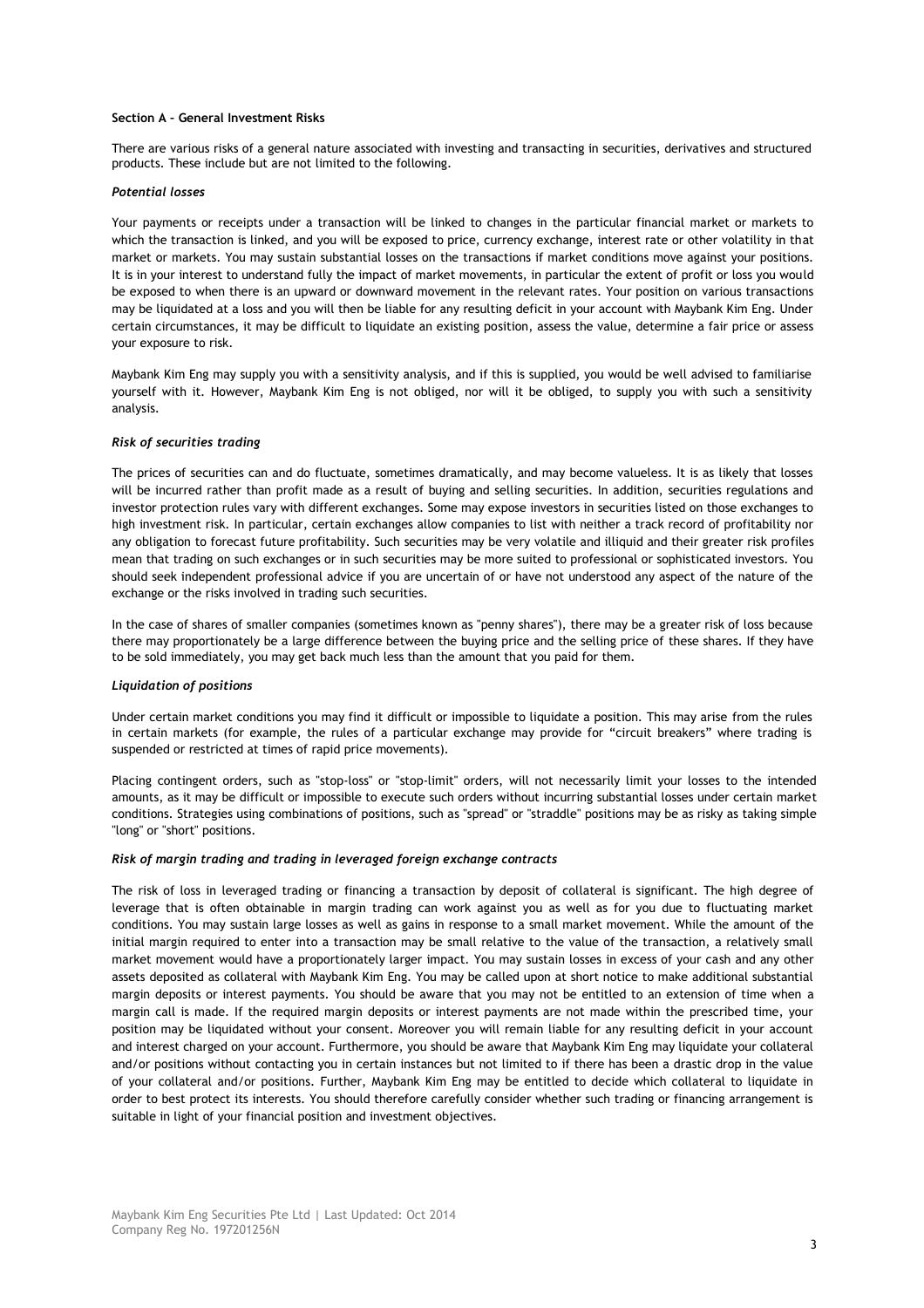#### *Securities borrowing*

When you borrow securities, you should be aware that failure to return the borrowed securities to Maybank Kim Eng on its demand could lead to Maybank Kim Eng effecting a buy in without further consultation with you, and you may then be liable for the total costs and expenses incurred by Maybank Kim Eng arising from such buy in.

#### *Pricing relationships*

The normal pricing relationships between a derivative and its underlying assets may not exist in certain circumstances. The absence of an underlying reference price may make it difficult to assess the "fair" value of a derivative position. Under certain circumstances, the specifications of outstanding contracts (including the exercise price of an option or a warrant) may be modified by an exchange or clearing house to reflect changes in the underlying asset.

## *Tax risks*

Before entering into any transaction you should understand the tax implications of doing so, e.g. income tax. Different transactions may have different tax implications. The tax implications are dependent upon the nature of your business activities and the transactions in question. You should therefore consult your tax adviser to understand the relevant tax considerations.

### *Currency risks*

The profit and loss in transactions denominated or settled in a different currency from the currency which you carry on your ordinary business or keep your accounts (whether they are traded in your own or another jurisdiction) will be affected by fluctuations in currency rates and the difference between the buying price and the selling price of a currency where there is a need to convert from the currency denomination of the contract to another currency.

#### *Counterparty risks*

All transactions that are executed upon your instructions with counterparties and brokers are dependent on their due performance of their obligations. The insolvency or default of such counterparties and brokers may lead to positions being liquidated or closed out without your consent.

Please ensure that you are aware of the identity of the contractual counterparty you are or may be matched with. Often, you will be buying an unsecured obligation of such counterparty (as opposed to an obligation of a central clearing corporation as would be the case with exchange traded futures and options) and you should evaluate the comparative credit risk. If your counterparty is Maybank Kim Eng, you must note that Maybank Kim Eng deals with you at arm"s length as your counterparty. Unless it agrees in writing or unless otherwise required by law, Maybank Kim Eng is not your fiduciary, nor is it willing to accept any fiduciary obligations towards you. Any dealing, trading, engagement or transaction with Maybank Kim Eng by you could result in a loss to you and a gain to Maybank Kim Eng. Maybank Kim Eng does not and will not give you any advice whether written or oral other than the representations which will be expressly set forth in the relevant agreement, and any confirmation which may be signed or executed by you after negotiations with Maybank Kim Eng as your counterparty.

You should be aware that Maybank Kim Eng is engaged in certain customer driven and proprietary activities in many markets. These general activities, as well as Maybank Kim Eng"s hedging activities which may be related to certain transactions entered into with you, may adversely affect the value of such transactions.

#### *Commission and other charges*

Your net returns from a transaction would also be affected by the transaction costs (i.e. commission, fees and other charges) including but not limited to those charged by Maybank Kim Eng, the clearing house and the securities exchange. These costs must be considered in any risk assessment made by you.

#### *Custodial Services*

You acknowledge that there may be risks in leaving securities and assets in Maybank Kim Eng"s safekeeping. Such risks could involve the loss of all your securities and assets, leading to diminished investor protection. You should be prepared to assume these risks if you decide to leave your securities and assets in Maybank Kim Eng's safekeeping. You should also understand that in relation to securities and assets held in other jurisdictions, Maybank Kim Eng may appoint foreign custodians to safekeep your foreign securities and assets. In this respect, there may be additional risks in relation to such foreign custodians arising from the operation of foreign law, rules and regulations. You should therefore be prepared to assume these further risks before you engage Maybank Kim Eng to provide such foreign custodial services. You should also be aware that you may incur additional costs for utilising custodial services.

While every attempt will be made to segregate your securities and Maybank Kim Eng's securities held with custodians, there may be instances when some custodians may not recognise such segregation. Consequently, your ability to withdraw these securities may be affected if Maybank Kim Eng defaults.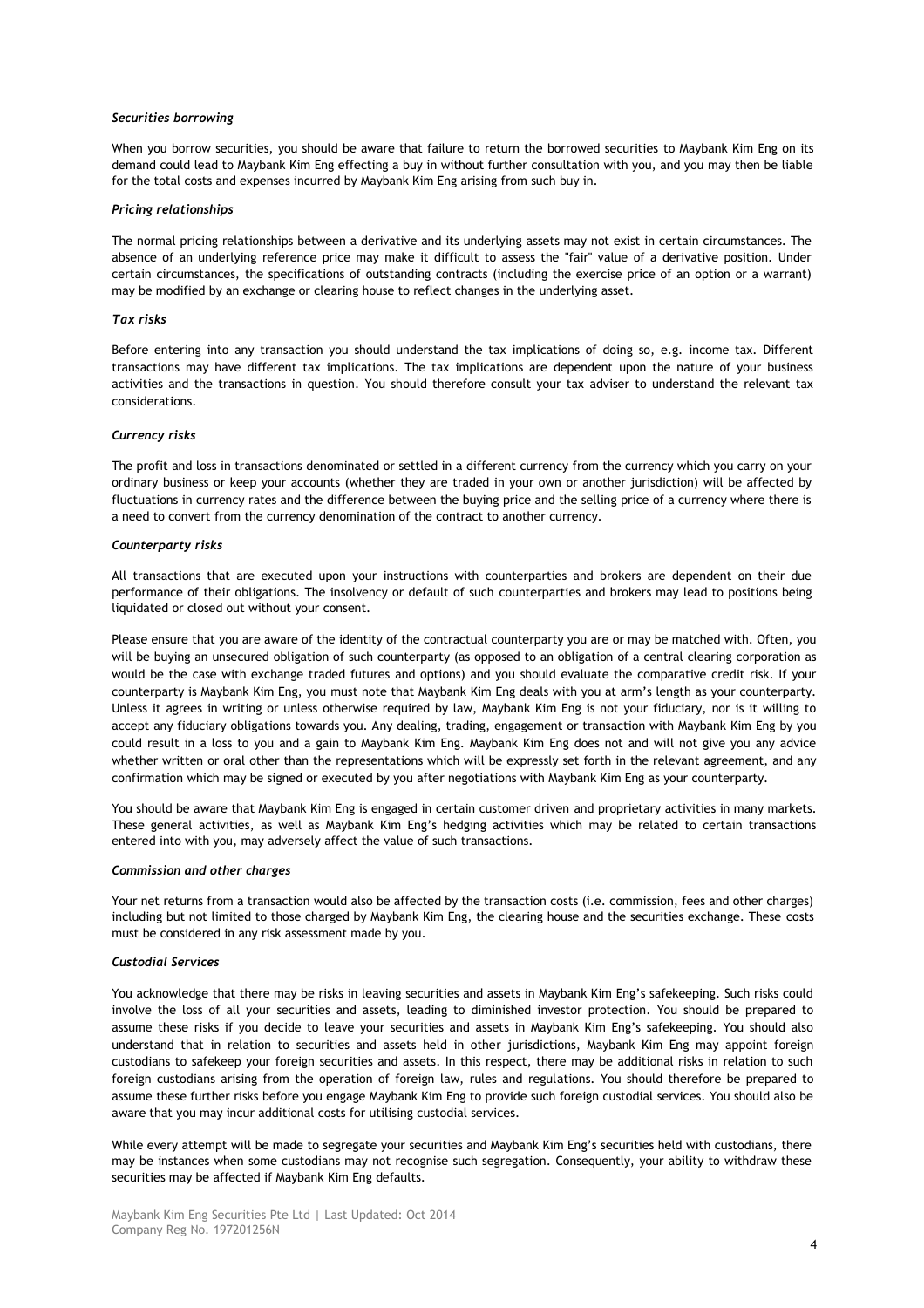#### *Transactions in foreign jurisdictions*

Transactions on markets in other jurisdictions, including markets formally linked to a domestic market, may involve additional risk. In particular, securities that are foreign listed securities and are held outside Singapore are subject to the applicable laws and regulations of the relevant overseas jurisdiction that may be different from the Securities and Futures Act (Cap. 289) and the rules made thereunder in Singapore. Consequently, such securities may not enjoy the same protection as that conferred on securities received or held in Singapore. Before you trade, you should enquire about any rules relevant to your particular transactions. The Monetary Authority of Singapore will be unable to compel the enforcement of the rules of foreign regulatory authorities or markets in other jurisdictions where the transactions have been effected. You should understand the types of redress available in both your home jurisdiction and other relevant jurisdictions before you start to trade. There may be restrictions for foreigners, repatriation of capital investments and profits and there may be withholding or additional forms of taxes.

## *Trading facilities and electronic trading*

Most trading facilities are supported by computer-based component systems for the order-routing, execution, matching, registration or clearing of trades. As with all facilities and systems, they are vulnerable to temporary disruption or failure. Your ability to recover certain losses may be subject to limits on liability imposed by the system provider, the market, the clearing house and/or member firms. Such limits may vary. Before you conduct any transactions through such facilities or systems, you should understand the details in this respect. Further, trading on an electronic trading system may differ not only from trading in an open-outcry market but also from trading on other electronic trading systems. If you undertake transactions on an electronic trading system, you will be exposed to risks associated with the system including the failure of hardware and software. The result of any system failure may be that your order is either not executed according to your instructions or not executed at all.

#### *Off-exchange transactions*

In some jurisdictions and only in restricted circumstances, firms are permitted to effect off-exchange transactions. In addition to the issues concerning the liquidation of positions and pricing relationships generally set out above, off-exchange transactions may be less regulated or subject to a separate regulatory regime. Because prices and characteristics of overthe-counter financial instruments are often individually negotiated, there may be no central source for obtaining prices and there can be inefficiencies in the pricing of such instruments. Maybank Kim Eng consequently cannot and does not warrant that its prices or the prices it secures for you for such transactions are or will at any time be the best price available to you. Maybank Kim Eng may make a profit from a transaction with you no matter what result the transaction has from your point of view. Off-exchange transactions may also involve greater risk than dealing in exchange traded products because there is no exchange market through which to liquidate your position, to assess the value of the product or the exposure to risk. Bid and offer prices need not be quoted, and even where they are, they will be established by dealers in these products and consequently, it may be difficult to establish what a fair price is. An over-the-counter transaction generally cannot be assigned or transferred without the consent of the other party. Maybank Kim Eng is not obliged to repurchase a transaction from you. Because transactions are customised and not fungible, engaging in a transaction with another dealer to offset a transaction you have entered into with Maybank Kim Eng will not automatically close out those positions (as would be true in the case of equivalent exchange-traded futures and options) and will not necessarily function as a perfect hedge. Before you undertake such transactions, you should familiarise yourself with the applicable rules and attendant risks.

#### *Terms and conditions*

It is important that you fully understand the terms and conditions of any transaction that you propose to undertake, including (a) the terms as to price, term, expiration dates, restrictions on exercising an option and other terms material to the transaction; (b) any terms describing risk factors, such as volatility, liquidity, and so on; (c) the circumstances under which you may become obliged to make or take delivery of an underlying asset upon settlement of a derivatives transaction; (d) the legal risks surrounding the transaction, including but not limited to the circumstances under which the transaction may be illegal, resulting in it being void and unenforceable; and (e) the commissions, fees and other charges for which you will be liable. Maybank Kim Eng may expect you to bear such risks.

You should therefore familiarise yourself with the terms and conditions of any agreement, contract or confirmation that you may enter into with Maybank Kim Eng. You must fully understand your rights and obligations under that agreement, contract or confirmation, and carefully study the trading mechanism and understand the potential risks involved before you trade. You should not sign any agreement, contract or confirmation unless you are familiar with the contents or effects or your professional advisers have explained the contents and effects.

#### **Section B – Transactions involving special risks**

### *Unit Trusts*

Before investing in any unit trust, you are advised to read and understand the contents of the prospectus or any information memorandum. The prospectus or information memorandum may, but need not always contain, a statement of the risks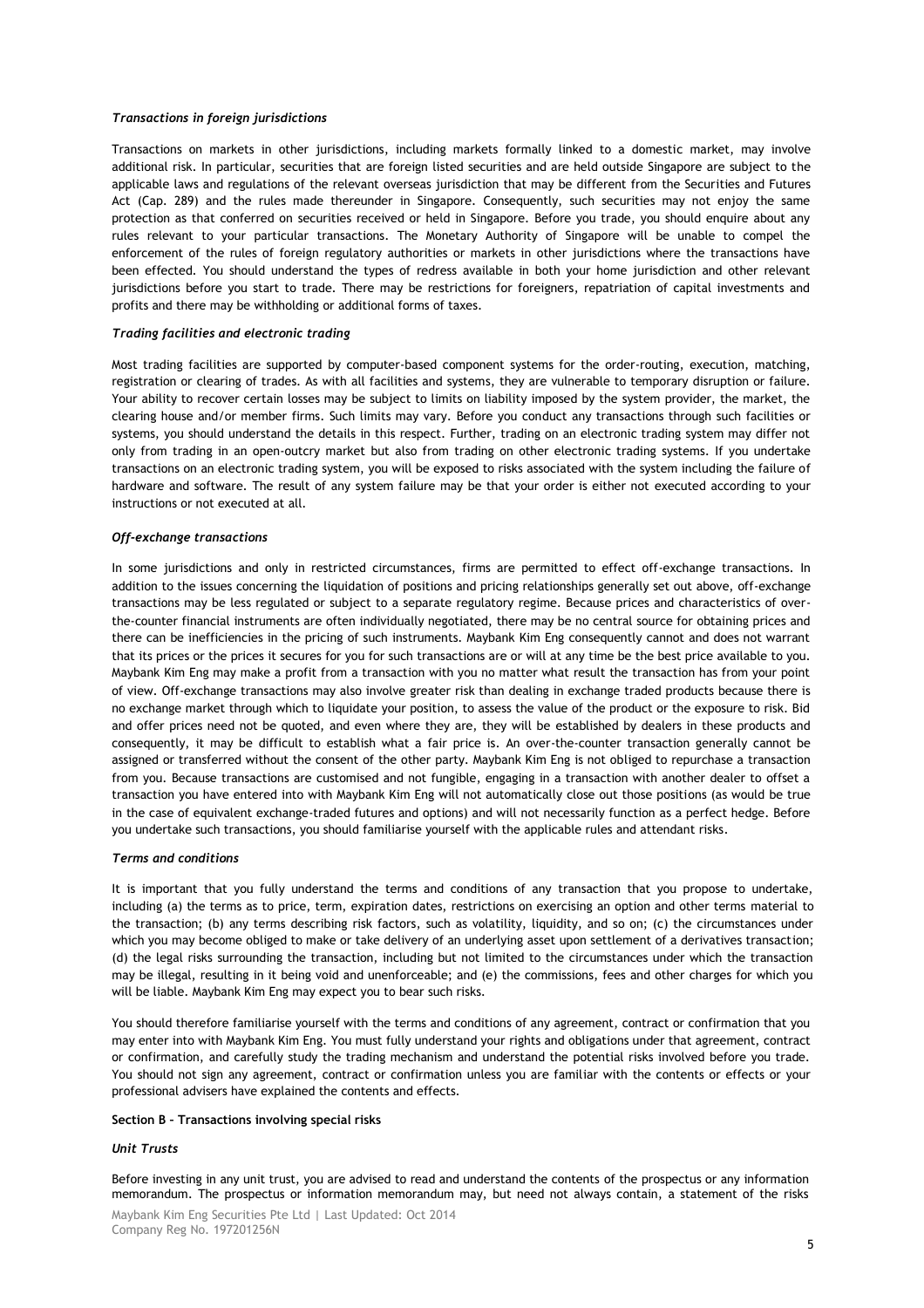specific to a particular unit trust. You should carefully assess the nature, characteristics and mandate of a unit trust and, amongst other things, consider the fees and charges involved. You should be aware that an investment in unit trusts is subject to various risks such as those highlighted in Section A of this document and there can be no assurance that a unit trust"s investment objectives will be realised. In particular, the price of units in a unit trust is subject to both upwards and downwards movements. In this respect, the past performance of a unit trust should not be taken as an indication of its future performance. You should also understand that the issue, subscription and redemption price of units in respect of any unit trust is usually only indicative and not final and binding.

#### *Options*

#### *What are options?*

An option is a right granted by a person (the seller or writer) to another (the buyer or holder) to buy (call option) or to sell (put option) a specified amount of an underlying share or other asset at a predefined price (strike price) at or until a certain time (expiration date). The price you pay for this right is called the "premium". American-style options are exercisable on any trading day up until the expiration date. European-style options may only be exercised on their expiration date. This does not however limit their tradability on the secondary market.

The following can underlie an option:

- assets such as equities, bonds, commodities and precious metals;
- benchmarks such as currencies, interest rates and indices;
- derivatives; or
- any combination of the above.

During the life of an option, the writer must often provide margin. The margin is determined by the counterparty or, in the case of exchange traded options, the exchange may determine the required margin. If the deposited margin proves insufficient, the writer may have to provide additional collateral or be faced with his position being closed-out. Certain exchanges in some jurisdictions permit deferred payment of the option premium, limiting the liability of the buyer to margin payments not exceeding the amount of the premium. The buyer is still subject to the risk of losing the premium and transaction costs. When the option is exercised or expires, the buyer is responsible for any unpaid premium outstanding at that time.

A call option is in-the-money if the current market value of the underlying is higher than the strike price. A put option is inthe-money if the current market value of the underlying is lower than the strike price. An option which is in-the-money is said to have an intrinsic value. A call option is out-of-the-money if the current market value of the underlying is lower than the strike price. A put option is out-of-the-money if the current market value of the underlying is higher than the strike price, meaning it has no intrinsic value. If the current market value of the underlying is equal to its strike price, the option is at-the-money.

The price of an option depends on its intrinsic value and on its time value. The latter depends on a variety of factors, including the remaining life of the option and the volatility of the underlying asset. The time value of an option reflects the chance that it will be in-the-money. Generally, the value of a call option decreases, and the value of a put option increases, as the value of the underlying asset falls. The less an option is in-the-money, the larger the decrease in value. This decrease also generally accelerates as the life of the option expires, and is proportionally larger than the decrease in value of the underlying asset. However, in certain cases, the value of an option may decrease even if the value of the underlying asset remains unchanged or moves in favour of the buyer.

# *Risks of options trading*

Transactions in options carry a higher degree of risk. Buyers and sellers of options should familiarise themselves with the type of options (i.e. put or call) which they contemplate trading, the style of exercise, the nature and extent of rights and obligations and the associated risks. You should calculate the extent to which the value of the options would have to increase for your position to become profitable, taking into account the premium paid and all transaction costs. You should also inform yourself of the exercise and expiration procedures and your rights and obligations upon exercise or expiry.

A person should not buy any option unless he is able to sustain a total loss of the premium and transaction costs of buying the option. The buyer of options may offset its position by trading in the market or exercise the options or allow the options to expire. A person who buys an option should be aware that in order to realise any value from the option, it will be necessary either to offset the option position or to exercise the option. The buyer of an option should be aware that some option contracts may provide only a limited period of time for exercise of the option (e.g. an American-style option), and some option contracts may provide for the exercise of the option on a specified or stipulated date (e.g. a European-style option). The exercise of an option results either in a cash settlement or in the buyer acquiring or delivering the underlying interest. If the option is on a futures contract or leveraged foreign exchange transaction, the buyer will have to acquire a futures or leveraged foreign exchange position, as the case may be, with associated liabilities for margin. If the purchased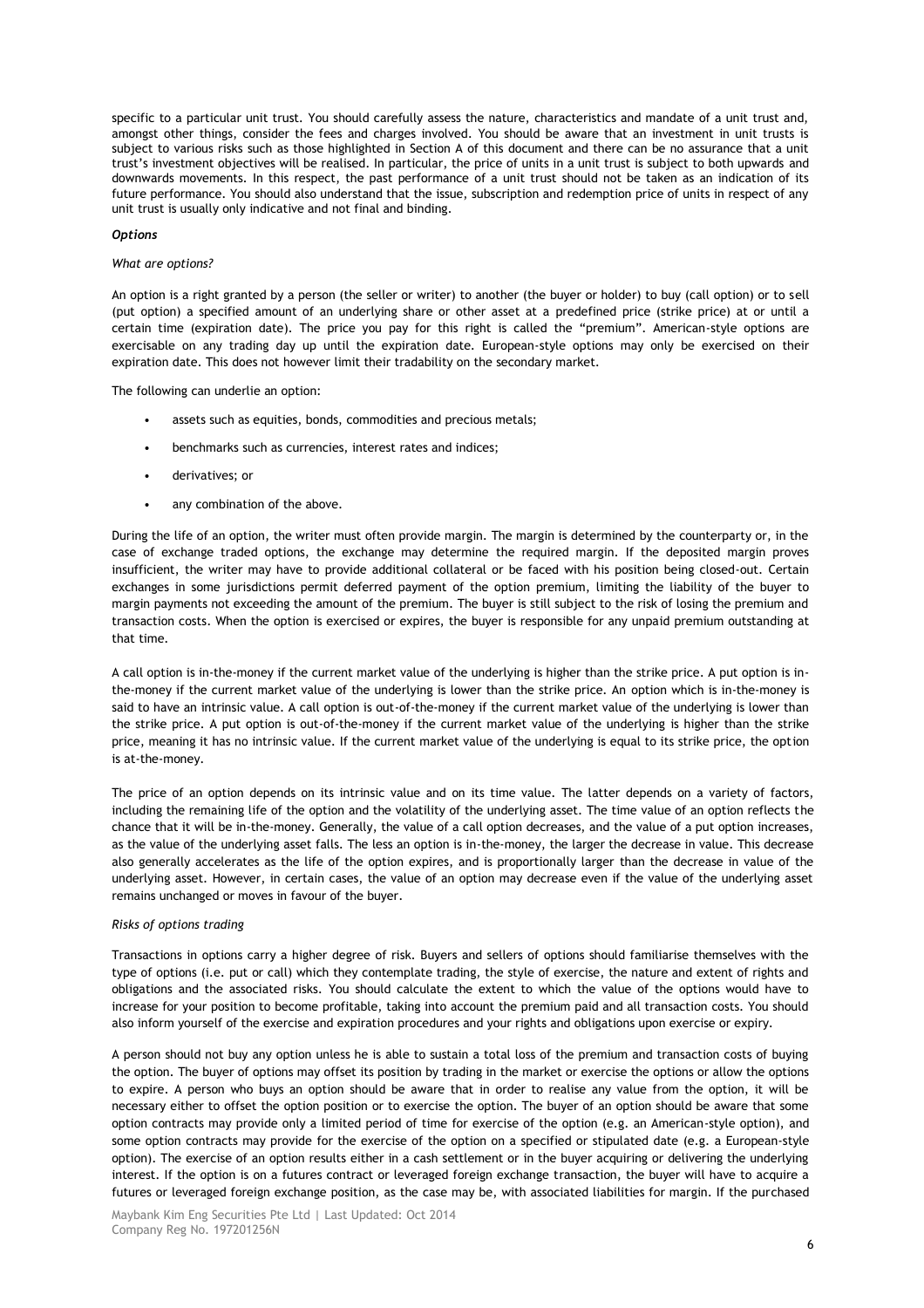options expire worthless, you will suffer a total loss of your investment which will consist of the option premium paid plus transaction costs. If you are contemplating buying deep-out-of-the-money options, you should be aware that, ordinarily, the chance of such options becoming profitable is remote. It may sometimes even be impossible to acquire the necessary underlying asset.

**Selling (writing or granting) an option generally entails considerably greater risk than buying options.** Although the premium received by the seller is fixed, the seller may sustain a loss well in excess of the amount of the premium received. The seller will be liable to deposit additional margin to maintain the position if the market moves unfavourably. The seller will also be exposed to the risk of the buyer exercising the option and the seller will be obligated to either settle the option in cash or to acquire or deliver the underlying interest. If the option is on a futures contract or a leveraged foreign exchange transaction, the seller of a put option will acquire a futures contract or leveraged foreign exchange position, as the case may be, with associated liabilities for margin. If the option is "covered" by the seller holding a corresponding position in the underlying futures contract, leveraged foreign exchange transaction or another option, the risk may be reduced. If the option is not covered, the risk of loss can be unlimited.

#### *Additional risks common to options trading*

Terms and conditions of contracts: Before you conduct your transactions, you should understand the terms and conditions of the specific option which you are trading and the associated obligations (e.g. the expiration dates and restrictions on the time of exercise). Under certain circumstances, the specifications of outstanding contracts (including the exercise price of an option) may be modified by the exchange or clearing house to reflect changes in the underlying interest.

Commodity options: Before entering into any transaction involving a commodity option, you should thoroughly understand the nature and type of option involved and the underlying physical commodity. In addition to the risks set out above and in Section A, you should note that specific market movements of the underlying physical commodity cannot be predicted accurately. The prices of commodities can and do fluctuate, and may experience up and down movements which would affect the value of the option.

Exotic options: Unlike "plain vanilla" put and call options, exotic options are subject to additional conditions and agreements. Exotic options come in the form of tailor-made over-the-counter options or as warrants (see section on warrants below). Given the special composition of exotic options, their price movements can vary markedly from those of their "plain vanilla" cousins. You must also be aware that larger transactions can trigger price movements even shortly before expiration and that these can render an option worthless. There is no limit to the structures exotic options may take. We cannot go into detail here about the risks involved in any particular case. Before buying any exotic options, be sure to seek comprehensive advice about the particular risks involved.

## *Warrants*

#### *What are warrants?*

A warrant is a right to subscribe for shares, debentures or other securities, and is exercisable against the original issuer of the securities. As in the case of options, warrants often involve a high degree of gearing, so that a relatively small movement in the price of the underlying security results in a disproportionately large movement in the price of the warrant. The prices of warrants can therefore be very volatile and may fall in value as rapidly as it may rise due to, including but not limited to, variations in the frequency and magnitude of the changes in the price of the underlying security, the time remaining to expiry and the creditworthiness of the issuer.

A "covered warrant" refers to a right to acquire shares or other securities which is exercisable against someone other than the original issuer of the securities.

#### *Risks of trading in warrants*

As in the case of options, the buyer of a warrant is subject to the risk of losing the premium and transaction costs. Investments in warrants involve substantial risks including market risk, liquidity risk and the risk that the issuer will be unable to satisfy its obligations under the warrants. You should not buy a warrant unless you are prepared to sustain a total loss of the money you have invested plus the commission or other transaction costs.

An investment in warrants involves valuation risks in relation to the underlying asset, which may vary over time and may increase or decrease by reference to various factors, which may include corporate actions (where the underlying asset is a share or a basket of shares), changes in computation or composition (where the underlying asset is an index), macro economic factors and market trends. Although the issuer may be required or permitted to adjust or amend the conditions of the warrants under certain circumstances, if an event occurs which does not require the issuer to make such adjustments, the price of the warrants and the return upon the exercise of the warrants may be affected.

In the case of exchange-traded warrants, it is not possible to predict the price at which the warrants will trade in the secondary market or whether such market will be liquid or illiquid. To the extent that warrants of a particular issue are exercised, the number of warrants of such issue outstanding will decrease, resulting in a diminished liquidity for the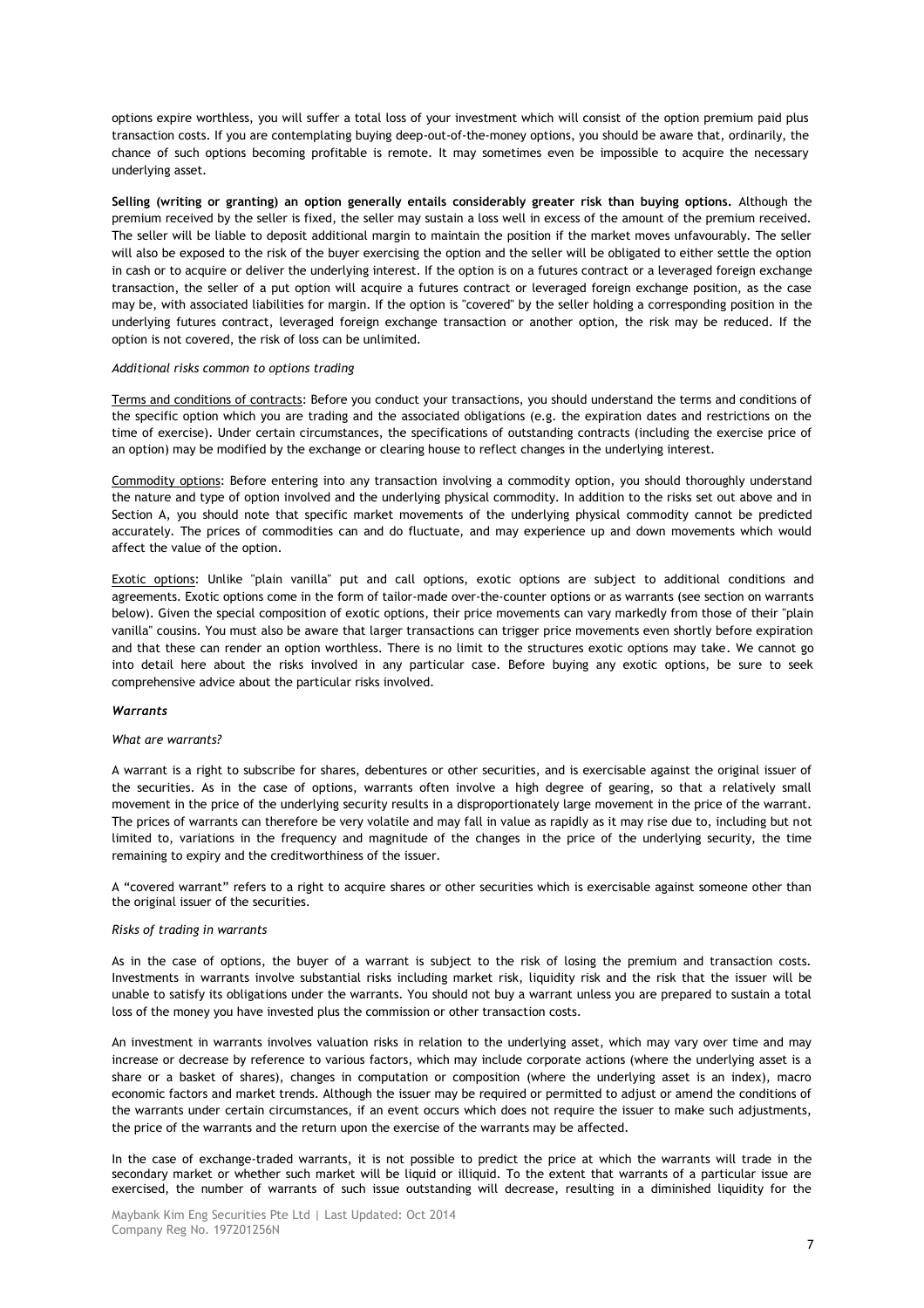remaining warrants of such issue. A decrease in the liquidity of an issue of warrants may in turn cause an increase in the volatility associated with the price of such issue of warrants. To the extent that an issue of warrants becomes illiquid, the buyer may have to exercise such warrant to realise value. In respect of European-style warrants, as they are only exercisable on the expiration date, you will not be able to exercise your warrants to realise value in the event that the relevant issue becomes illiquid.

#### *Forwards and futures*

#### *What are forwards and futures?*

Forwards and futures entail the obligation to deliver or take delivery on a specified expiration date of a defined quantity of an underlying at a price agreed on the contract date. Forwards and futures can involve special risks and are therefore only suitable for investors who are familiar with this type of instrument, have sufficient liquid assets and are able to absorb any losses that may arise.

Futures are traded on an exchange. They take the form of contracts in which the quantity of the underlying and the expiration date are standardised. Forwards are not traded on an exchange; hence they are referred to as OTC (over-thecounter) forwards. Their specifications may also be standardised; otherwise they may be agreed between the buyer and the seller. Underlyings for forwards and futures include assets such as equities, currencies, bonds, commodities and precious metals, and benchmarks such as interest rates and indices.

#### *Risks of trading in forwards and futures*

Margin requirements: On buying or (short) selling an underlying asset on the futures market, you must supply a specified initial margin on agreement of the contract. This is usually a percentage of the total value of the contracted instruments. In addition, a variation margin is calculated periodically during the life of the contract. This corresponds to the book profit or loss arising from any change in value in the contract or underlying instrument. In the event of a book loss, the variation margin can be several times as large as the initial margin. The terms for calculating the variation margin are laid down in the applicable exchange regulations or contract provisions. You will be obliged to deposit the required initial or variation margin cover with Maybank Kim Eng for the entire life of the contract.

Forward sales and purchases: For forward sales, the underlying must be delivered at the price originally agreed even if its market value has since risen above the agreed price. In such a case, you risk losing the difference between these two amounts. Theoretically, there is no limit to how far the market value of the underlying can rise. Hence, potential losses are similarly unlimited and can substantially exceed the margin requirements. For forward purchases, you must take delivery of the underlying at the price originally agreed even if its market value has since fallen below the agreed price. Your potential loss corresponds to the difference between these two values. Your maximum loss corresponds to the originally agreed price. Potential losses can substantially exceed the margin requirements. In order to limit price fluctuations, an exchange may set price limits for certain contracts. You should find out what price limits are in place before effecting forward or futures transactions. This is important since closing out a contract can otherwise be much more difficult or even impossible. If you sell forward an underlying which you do not hold at the outset of the contract, this is referred to as a short sale. In this case, you risk having to acquire the underlying at an unfavourable market price in order to fulfill your obligation to effect delivery on the contract's expiration date.

Extended Settlement Contracts Listed on the Singapore Exchange Securities Trading Limited: While these contracts are listed for trading by the Singapore Exchange Securities Trading Limited, they are actually futures contracts and not securities for the purposes of Singapore law. The Singapore Exchange Securities Trading Limited requires us specifically to inform you of a specific contingency with respect to trading in such contracts:- (i) In the event of a broker"s default, the Central Depository Pte Ltd (the "CDP") will not step into the shoes of the broker to settle the broker"s obligation under any outstanding Extended Settlement Contract and there will be no re-novation of Extended Settlement Contracts to the CDP; and (ii) that (i) is a standard practice in the futures market which applies both before and after the last trading day of Extended Settlement Contracts s and is different from current ready market securities trades (i.e. not futures exchange based securities transactions) re-novated to CDP

OTC forwards: There is no actual market for OTC forwards agreed individually, and hence such positions may only be closed out with the agreement of the counterparty.

Combinations: Since combinations comprise various elements, the closing out of individual elements can considerably alter the risks inherent in the overall position. Before entering into any such transaction, be sure to consult Maybank Kim Eng about the particular risks involved. Given the many possible combinations, it is impossible to go into detail in this document the risks involved in any particular case.

#### *Contracts for differences*

Certain futures, forward or option contracts are contracts for differences which provide for adjustment between the parties based on the respective values or levels of certain assets or reference indices at the time of the contracts and at an agreed future time. Such assets or reference indices can be shares as well as commodities, securities, currencies, interest rate swaps, etc (collectively referred to herein as the "Underlying Asset"). There is no delivery on these contracts which can only be settled in cash.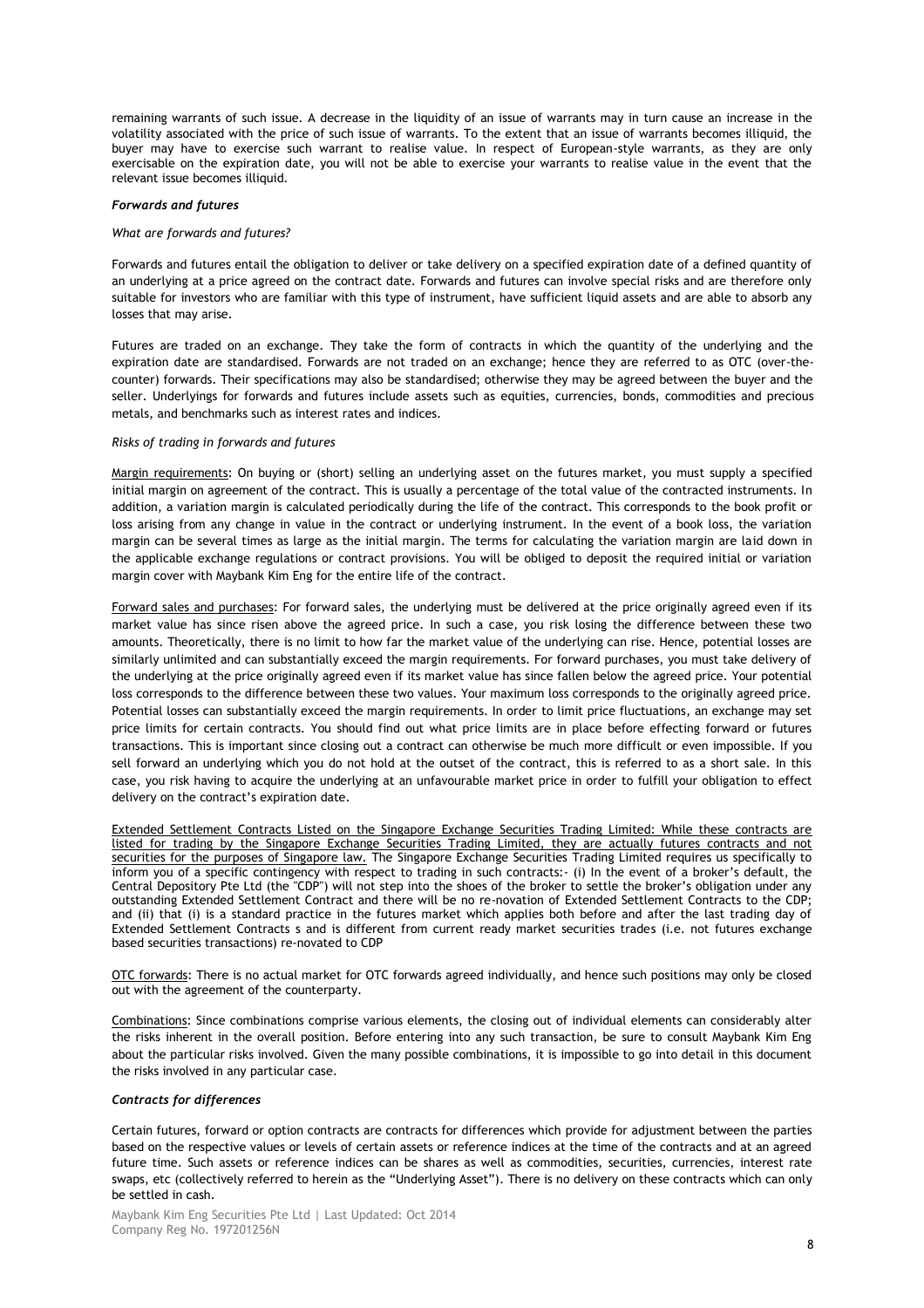Further, the relevant Underlying Asset may not have a ready market. Consequently, these contracts for differences may be very illiquid and in such event, you may sustain substantial losses as the bid/offer spreads may be very wide if the market moves against your position.

Essentially, contracts for differences carry the same risks as investing in a futures contract, forward or an option and you should be aware of these as set out above.

In particular, transactions in contracts for differences have margin requirements and you should be aware of the implications of this as set out above (as described in the section above entitled "Risk of margin trading and trading in leveraged foreign exchange contracts"). You should familiarise yourself with the margin requirements (which can vary with the underlying share or other underlying asset or reference index) and you will be responsible for monitoring your positions and knowing when you will be required to deposit additional margin.

Unless otherwise notified to you, all contracts for differences will be entered into with Maybank Kim Eng transacting as principal. They are not transacted on a regulated exchange, and the terms and conditions of contracts for differences will be established solely by Maybank Kim Eng. Your rights and obligations under a contract for differences are not assignable or transferable to any person, and the transaction can only be closed out with Maybank Kim Eng during Maybank Kim Eng"s normal trading hours in accordance with the CFD Agreement (a copy of which can be found via the following link **www.kecfd.com**).

Before you trade, you should familiarise yourself with the details of all commissions and other charges for which you will be liable. In particular, if you enter into a long position in a contract for differences, you will be liable to pay a financing fee to Maybank Kim Eng. Financing fees are based on prevailing market interest rates and will vary over time. Details of the prevailing financing fees are available from Maybank Kim Eng.

Under certain trading conditions it may be difficult or impossible to liquidate a position, even if the reference asset or index for a contract for difference is the price on an exchange. For example, this may occur if the price of a security on an exchange rises or falls so rapidly that trading on the exchange is restricted or suspended. A "stop loss" order therefore cannot guarantee that your loss will be limited.

You should familiarise yourself with the protection accorded to any money or other property which you deposit as margin for such trades. Maybank Kim Eng may onward deposit these with its hedging counterparty to cover margin requirement on your trades. While every attempt will be made to segregate your securities and Maybank Kim Eng"s securities held with the counterparty, there may be instances when such segregation will not be recognized. In the unlikely event that Maybank Kim Eng becomes insolvent, your ability to withdraw the deposit may be affected and you may be an unsecured creditor of Maybank Kim Eng with respect to any shortfall.

To the extent that the reference asset or index is traded on a foreign market, this may expose you to risks that are greater than those in local markets, as described above in the section entitled "Transactions in Foreign Jurisdictions".

# *Structured Products*

#### *What are structured products?*

Structured products are combinations of two or more financial instruments. At least one of them will typically be a derivative. Together, they form a new investment product. Structured products can be traded either on-exchange or overthe-counter. Every structured product has its own risk profile since the risks of its individual components may be reduced, eliminated or increased. You should be aware that there is risk associated with each instrument evaluated separately and the risk of the structured product evaluated as a whole. Therefore your assessment of the transaction should consider the individual instruments and the structured product as a whole. Hence it is particularly important that you are fully aware of the risks involved before acquiring any such product. Such information can be found in the relevant product literature or the contractual terms for the product.

#### *What are structured products with capital protection?*

Structured products with capital protection consist of two elements: a fixed-income investment (usually a bond or a money market investment) and an option. This combination enables the holder to participate in the price movements of one or more underlying assets (via the option or participation component) while at the same time limiting potential losses (via the bond or capital protection component). The capital protection component may only cover a portion of the capital invested and can be well under 100% of the capital invested, depending on the product. Capital protection therefore does not mean 100% repayment of the purchase price for all products. The option component usually comprises one option or a combination of options. The risks this component entails therefore correspond to those of the corresponding option or option combination. Depending on the underlying"s market value, it can expire without value. The participation and protection elements can be separated, depending on the product in question. This allows you to retain or dispose of each individual component separately.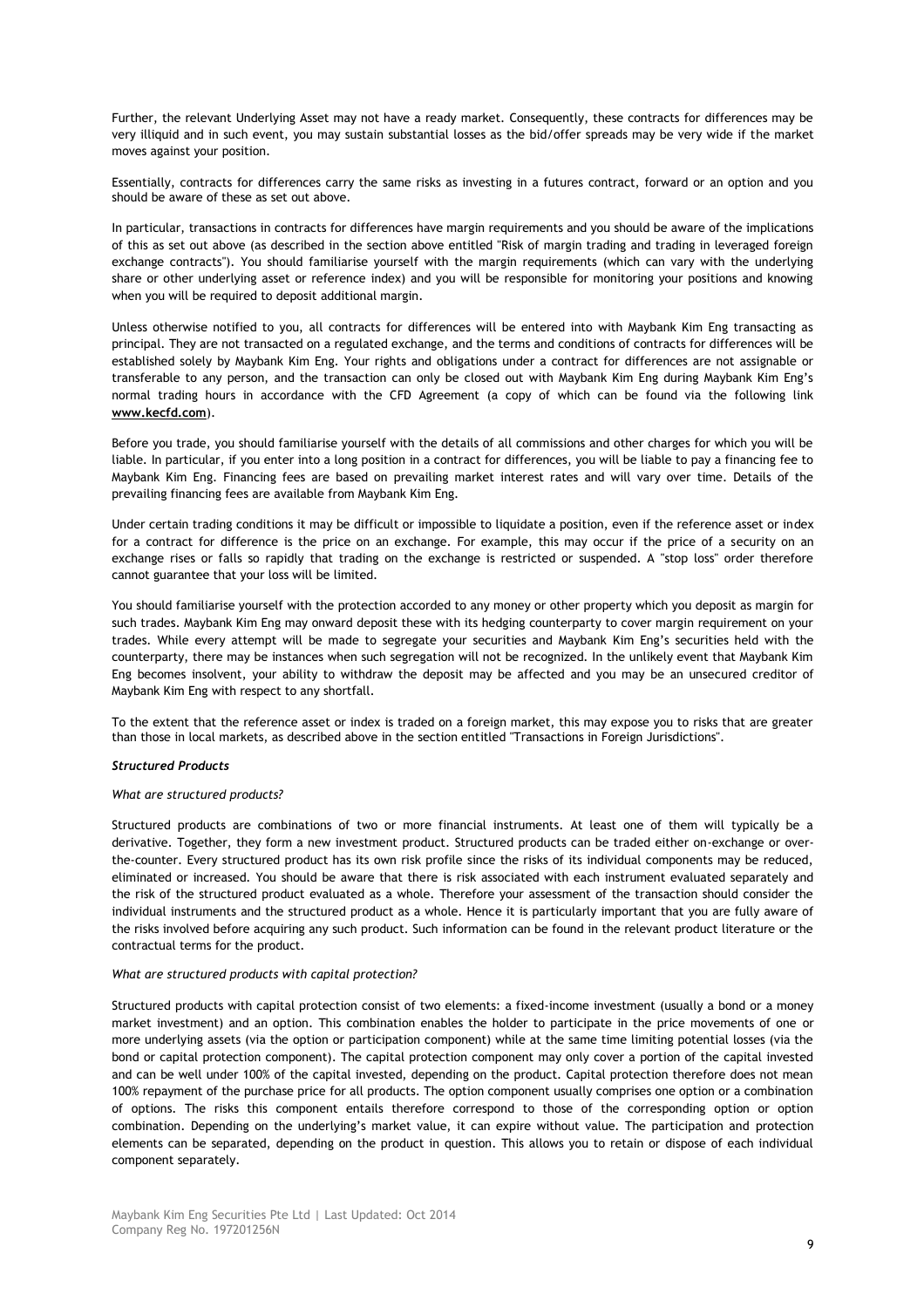#### *Risks of structured products*

Every structured product has its own risk profile resulting from the interaction of its component risks. Since there is almost limitless potential to combine product elements, we cannot go into detail here about the risks involved in any particular case. Before effecting any such transaction, be sure that you are fully aware of the risks involved. Such information can be found, for example, in the relevant product literature.

Certain transactions may be high risk transactions and the net outcome will depend on the performance of underlying reference obligations, assets and/or certain other financial instruments or indices (the "Underlying Indicator"), regardless of whether the Underlying Indicator forms part of the security under the transactions. You should therefore ensure that you fully understand the risks involved in the Underlying Indicator and satisfy yourself that you are willing to accept such risks.

Issuer"s credit risk and liquidity risk: With structured products, buyers can only assert their rights against the issuer. Hence, alongside the market risk, particular attention needs to be paid to issuer risk. You therefore need to be aware that, as well as any potential loss you may incur due to a fall in the market value of the underlying, a total loss of your investment is possible if the issuer should default. Maybank Kim Eng may not always be your contractual counterparty or the issuer under certain transactions. Where Maybank Kim Eng is not your contractual counterparty or the issuer, your contractual counterparty or a third party issuer, and not Maybank Kim Eng, will be liable to you under the transaction or otherwise in respect of a product purchased by you. Accordingly, in considering whether to enter into such a transaction, you should take into account all risks associated with such counterparty or third party issuer, including the counterparty's or issuer's financial standing. Certain transactions also involve the assumption by you of credit risks which you should ensure that you are able to evaluate.

You should also note that while market makers, who in most cases are the issuers themselves, normally guarantee that structured products are tradable, liquidity risks cannot be excluded. As these structured transactions are usually executed over-the-counter, you should be aware that it may accordingly be difficult for you to liquidate an existing position, assess the value of, determine a fair price for or assess your exposure to risks under such transaction. This uncertainty should be factored in by you in the overall consideration of the potential impact of your investment in the transaction.

Risks arising from equity and commodity linked notes and other structured securities: Certain notes and securities may be linked to the performance of equities, currencies, commodities or other underlying references. You should study the terms of such products carefully and understand the risks involved. Such instruments may not be capital guaranteed and you may sustain a total or partial loss of your investment. Moreover, the share purchase mechanism embedded in equity linked notes could result in the holder being required to take delivery of the underlying reference shares at maturity instead of a cash amount. In relation to structured notes ("Notes") where the returns on the Notes are linked directly or indirectly (such as via options) to changes in the market of the underlying instrument, you will be exposed to price volatility in that market. You should therefore make your own assessment of the relevant market concerned. You should note that the underlying instrument may be traded in different jurisdictions and on different markets. The market on which the Notes may be traded may be different from the market on which the underlying instrument is traded. Accordingly, the nature of the risks a holder of the Notes is subject to may be very complex.

The Notes may provide that the issuer may discharge its obligations by delivery of the underlying instrument to you on the maturity of the Notes. If the underlying instrument is a basket of shares, these shares which are delivered to you may be traded in a foreign stock market. You should be aware of the implications in relation to this method of settlement; in particular, you may have to open and maintain accounts with a custodian for the purpose of settlement, and pay related costs and expenses in relation to the settlement. By holding the shares or the basket of shares, you may also be subject to the regulatory and disclosure requirements of the jurisdictions in which the issuer of each of the shares is incorporated or carries on business and the shares are traded. There may also be restrictions relating to the trading of the shares and holding of the shares and you are strongly advised to seek independent advice on these issues. You should also note that once you receive shares traded in a foreign jurisdiction, you will be subject to all risks relating to making an investment in shares in that jurisdiction. Accordingly, you have to be aware of risks such as exchange control risks, currency risks, transactional risks which include suspension of trading, extreme market conditions, failure of telecommunications or electronic systems, and events commonly known as "force majeure".

You are subject to exchange rate risks as the Notes may not be denominated in the same currency as the currency in which the underlying instrument is traded and settled. As the underlying instrument may be traded in different jurisdictions, the currency in which the reference underlying instrument for the Notes is traded may differ from the currency in which the same underlying instrument is traded in a different jurisdiction. Therefore, your returns on the Notes depend not only on the value of the underlying instrument but on the exchange rate between the two currencies on the maturity of the Notes. If settlement is effected by the delivery of the underlying instrument, your returns in the form of proceeds from the sale of the underlying instrument may be in a currency different from the currency in which the Notes are denominated.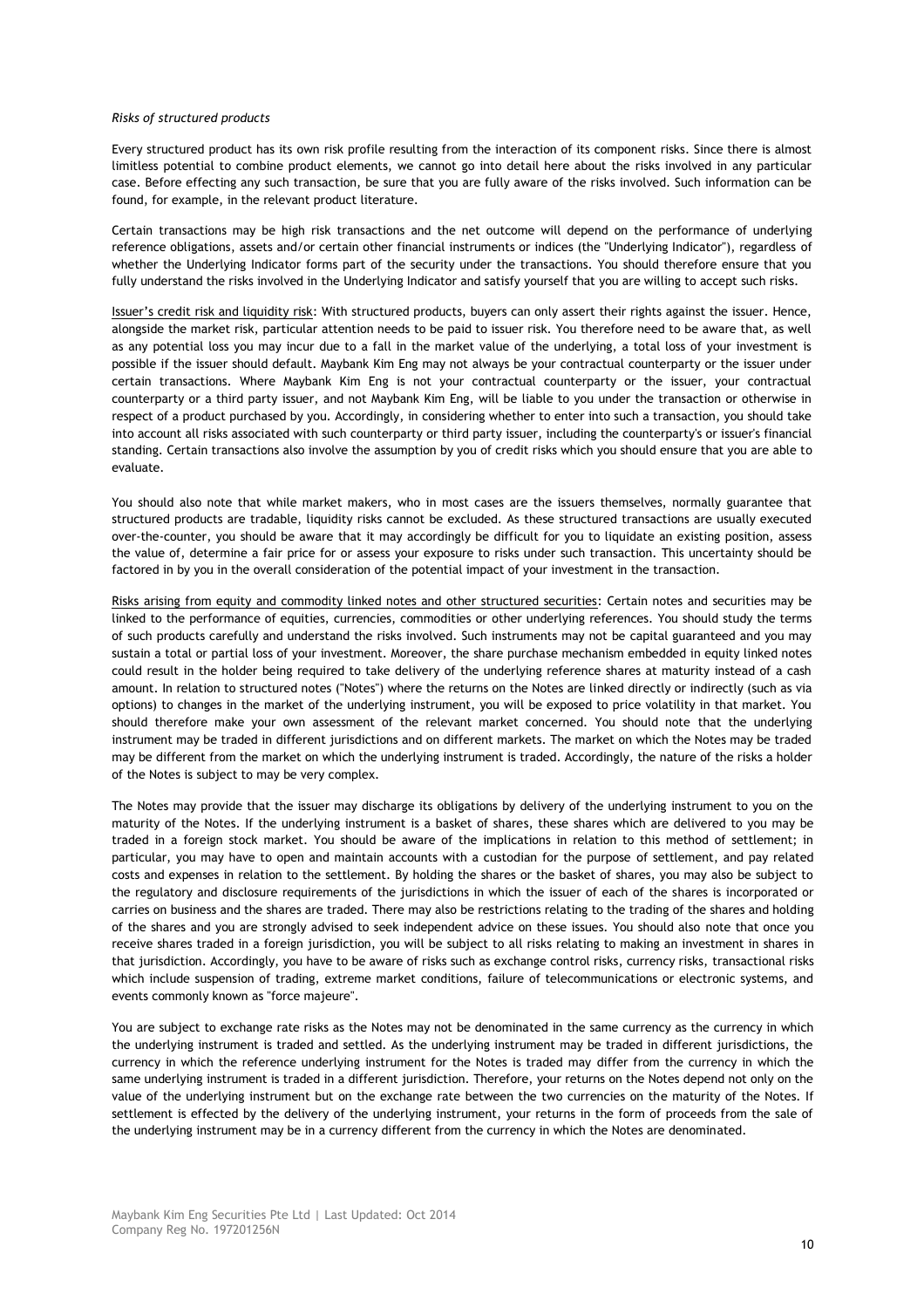If the underlying instrument is a stock or commodity index, you should note that the value of the underlying instrument may change if the method of calculating the index is changed notwithstanding that the market for the underlying component stocks or commodities remains unchanged.

Although the Notes may be listed on a stock exchange, there may not be a secondary market for the Notes. Accordingly you may not be able to find a purchaser for the Notes should you wish to dispose of the Notes and the Notes may not have any market value. You should expect that you are required to hold the Notes until its maturity.

You should also note that the tax implications of the Notes may be different from the underlying instrument.

#### *Synthetic products*

#### *What are synthetic products?*

Synthetic products are essentially covered options and certificates and are characterised by their identical or similar profit and loss structures when compared with specific traditional financial instruments such as equities or bonds. Basket certificates are on example. These are based on a specified number of selected stocks.

Synthetic products can be traded either on-exchange or over-the-counter. Note that the risks associated with synthetic products need not be the same as the risks associated with the financial instruments they contain. Hence, it is particularly important that you are fully aware of the risks involved before acquiring any such product. Such information can be found, for example, in the relevant product literature. Two examples of synthetic products are synthetic covered options and certificates.

### *What is a synthetic covered option?*

A covered option involves the purchase of an underlying asset (equity, bond or currency) and the writing of a call option on that same asset. In return, you are paid a premium, which limits your loss in the event of a fall in the market value of the underlying asset. By the same token, however, your potential return from any increased in the asset"s market value is limited to gains up to the option"s strike price. Traditional covered options require that the underlying asset be lodged as collateral.

Synthetic covered options are based on the idea of duplicating traditional covered options. This can only be achieved by means of a transaction. Both the purchase of the underlying asset and the writing of the call option are carried out synthetically using derivatives. The purchase price of such a product is identical to that of the underlying, less the premium received for the sale of the call option. Hence, the synthetic product is sold more cheaply than its underlying.

#### *Risks associated with synthetic covered options*

Unlike structured products with capital protection, synthetic covered options do not contain a hedge against losses in the market value of the underlying. However, by writing a call option (traditional covered option) or by calculating the return from the sale of a call option into the product price (synthetic covered option), any loss in market value of the underlying is lower than it would be in the case of a direct investment. The option premium thereby limits any loss in market value of the underlying.

Either cash settlement or physical delivery of the underlying takes place on the expiration date: if the market value of the underlying on expiration is higher than the strike price, you are paid a specified cash amount as settlement. If however, it is lower than the strike price, you receive physical delivery of the underlying asset. In this case, you carry the full risk associated with the underlying.

#### *What are certificates?*

A certificate accords a right that is either based on several underlyings or has a value derived from several indicators. This allows you, even for a low capital investment, to achieve diversification over a broad range of investment opportunities or risk factors and so reduce the level of your risk. The main types of certificates are:

- Index certificates. These reflect a whole market, being based on an official index (e.g. Straits Times Index or STI).
- Region certificates. These are derived from a series of indices or companies from a certain region (e.g. Eastern Europe, Pacific, etc.).
- Basket certificates. These are derived from a selection of national or international companies active in a certain sector (e.g. biotechnology, telecoms, mechanical engineering), indices, bonds or other underlyings.

Certificates are securitised and have a limited duration. Redemption occurs on expiration and equals:

- A set amount per index point for an index certificate.
- The difference between the market value on expiration and the strike price for a region or basket certificate.

Maybank Kim Eng Securities Pte Ltd | Last Updated: Oct 2014 Company Reg No. 197201256N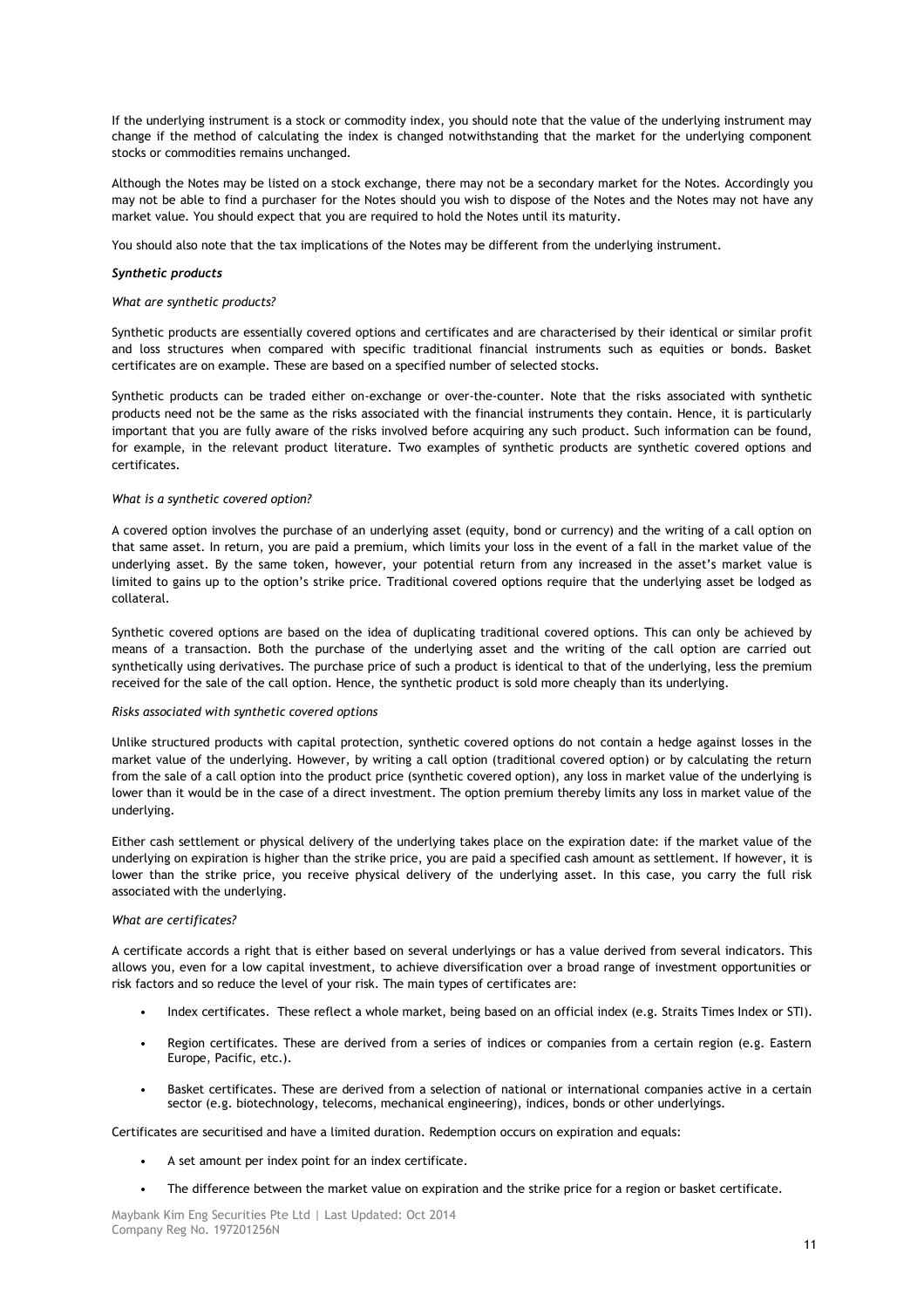#### *Risks associated with certificates*

Investments in index, region or basket certificates basically involve the same level of potential loss as a direct investment in the corresponding equities themselves. Compared with a direct investment, certificates offer greater risk diversification. However, this does not mean the risk is eliminated – it may simply be transposed onto the market and sector risks. In contrast to a direct investment in equities, certificates do not confer any voting rights nor do they entitle the holder to a dividend payment. Certificates also carry an issuer risk i.e. the credit risk associated with the issuing bank.

## **Section C – Additional information**

#### *Investments in non-traditional funds (hedge funds and offshore funds)*

#### *What are non-traditional funds?*

Non-traditional funds are funds or investment companies that differ from traditional equity and bond investments on account of their investment style. The most common form of non-traditional fund is the hedge fund, which - in spite of its name - does not necessarily have anything to do with hedging. Many hedge funds aim to make a profit and sometimes take on very high levels of risk. Hedge funds include all types of investment funds, investment companies and partnerships that use derivatives for investment rather than hedging purposes, that can carry out short sales or that can attain significant leverages from the investment of borrowed capital. Additional features of hedge finds are their free choice of investment categories, markets (including emerging markets) and trading methods. Hedge funds generally demand high minimum investments. They offer no more than limited subscription and redemption rights with lengthy notice periods. Portfolio managers of hedge funds receive performance-linked bonuses and often have a personal stake in the fund.

### *What risks do you need to be aware of?*

Non-traditional investments can take countless different forms. Hence we cannot go into detail here about the risks involved in any particular case. Before making any such investments, be sure to seek comprehensive advice about the particular risks involved and to study carefully any offers.

Investment strategies are often high-risk. Due to leverage, a small movement in the market can lead to a major gain, but any losses will also be magnified sharply. The entire amount of your investment can, under certain circumstances, be lost.

It is not uncommon for there to be little information available concerning a non-traditional investment. Moreover, many investment strategies are highly complex and very difficult to understand. Changes in strategy that can lead to a substantial increase in the level of risk are often virtually overlooked, accorded too little attention or noticed too late.

The liquidity and tradability of non-traditional investments can vary a great deal. Hedge fund issues and redemptions are often only monthly, quarterly or annually. Fixed holding periods lasting many years are not unusual. Provisions regarding trading frequency and holding periods may change frequently and rapidly. Liquidations can stretch over many years.

#### *What are offshore funds?*

Many funds in this category have an offshore domicile which earns them the name offshore funds. They are subject to less stringent legislation and supervision, which in turn offers poorer investor protection. Problems or delays may also arise in the settlement of buy and sell orders for units in such funds. There is no guarantee that an investor"s legal rights will be enforceable.

#### *Investments in emerging markets*

#### *What are the emerging markets?*

Emerging markets are the markets for securities trading in countries that possess one or more of the following characteristics:

- A certain degree of political instability
- Relatively unpredictable financial markets and economic growth patterns
- A financial market that is still at the development stage
- A weak economy

According to the Organisation for Economic Co-operation and Development (OECD) criteria, the emerging markets are all countries except: Australia, Austria, Belgium, Canada, Denmark, Finland, France, Germany, Hong Kong, Ireland, Italy, Japan, Luxembourg, Netherlands, New Zealand, Norway, Portugal, Singapore, Spain, Sweden, Switzerland, the UK and the US. These countries" markets are described as the established markets.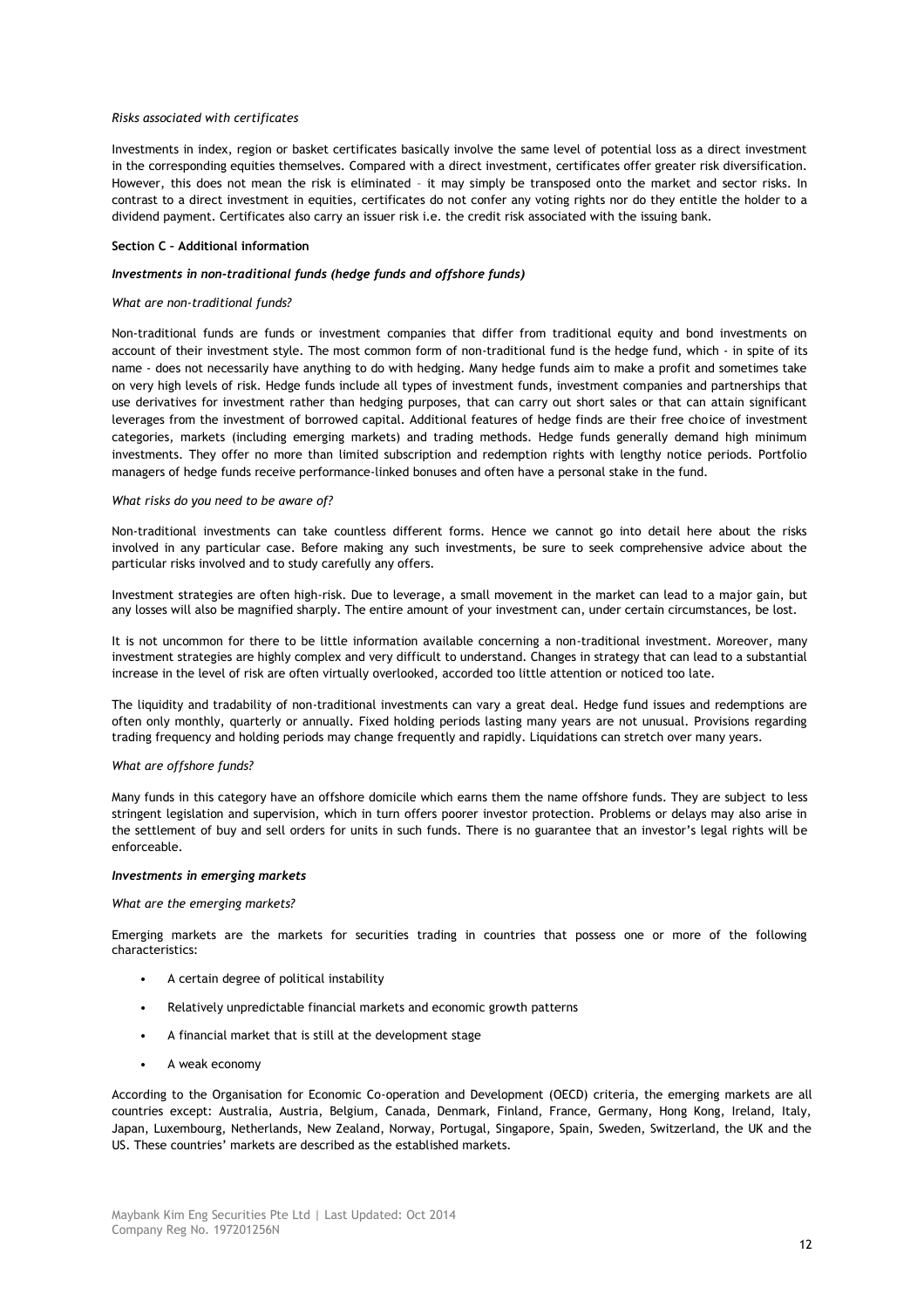#### *Risks to be borne in mind*

There are risks linked to investments in emerging markets that are not encountered in their more established counterparts. This is also the case when the issuer or provider of a product has its headquarters or primary focus of activity in an emerging nation. Such risks include (without limitation) sovereign risk, issuer risk, price risk and liquidity risk. Investing in the products of such issuers or providers is therefore often speculative.

Although investments in emerging markets related instruments can yield high gains, they can also be highly risky as the markets are unpredictable and there may be inadequate regulation and safeguards available to investors. Before investing in emerging markets, you should form an impression of them that allows you to assess the risks involved.

**We strongly suggest that you review all materials (as supplied by us and as supplemented with independent advice**  which you have been encouraged to take) pertaining to the risks associated with any transaction.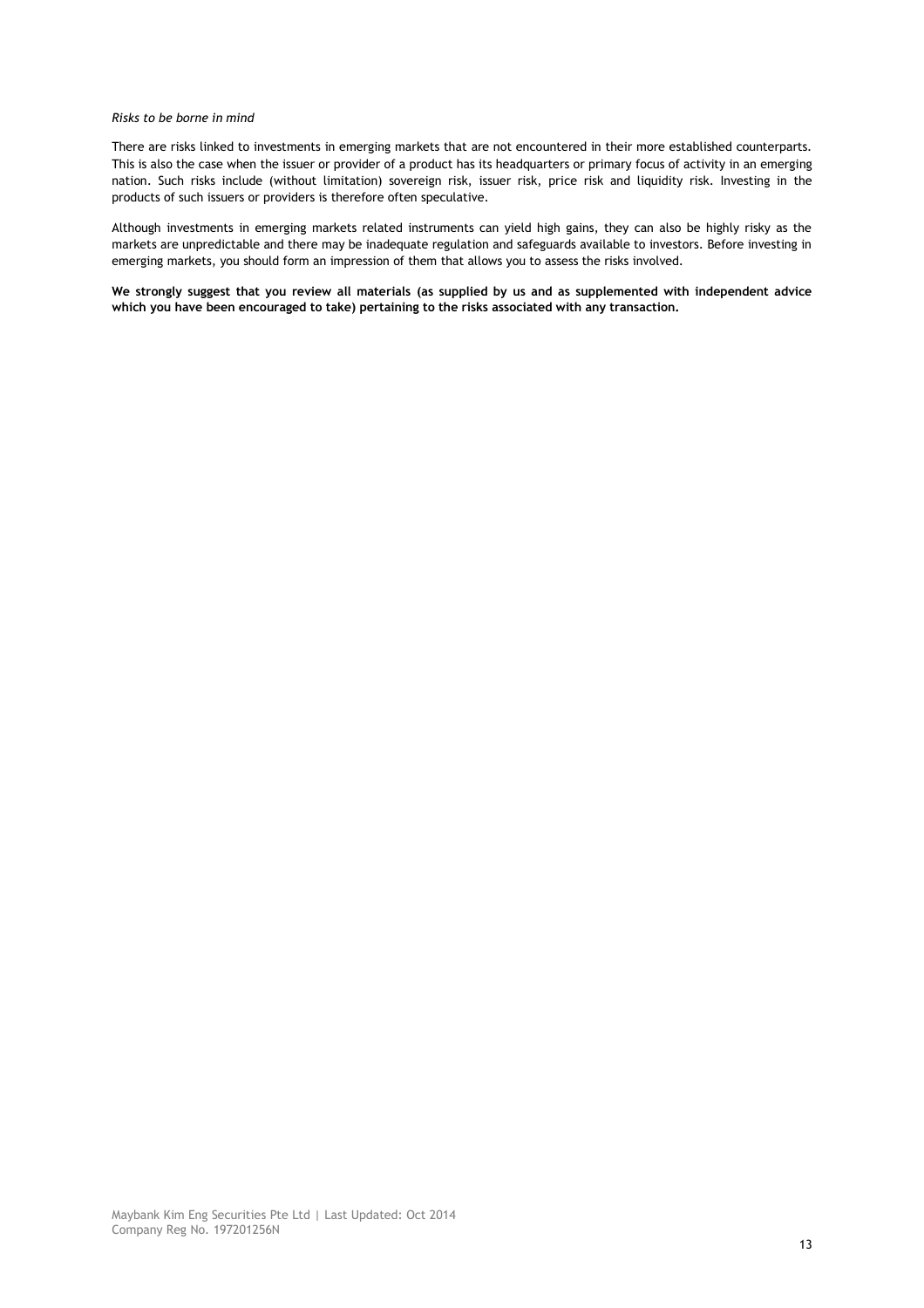**Division II. FORM 13**



- 1. This statement is provided to you in accordance with regulation 47E(1) of the Securities and Futures (Licensing and Conduct of Business) Regulations (Rg 10).
- 2. This statement does not disclose all the risks and other significant aspects of trading in futures, options and leveraged foreign exchange. In light of the risks, you should undertake such transactions only if you understand the nature of the contracts (and contractual relationships) into which you are entering and the extent of your exposure to the risks. Trading in futures, options and leveraged foreign exchange may not be suitable for many members of the public. You should carefully consider whether such trading is appropriate for you in the light of your experience, objectives, financial resources and other relevant circumstances. In considering whether to trade, you should be aware of the following:

#### **(a) Futures and Leveraged Foreign Exchange Trading**

#### (i) *Effect of "Leverage" or "Gearing"*

Transactions in futures and leveraged foreign exchange carry a high degree of risk. The amount of initial margin is small relative to the value of the futures contract or leveraged foreign exchange transaction so that the transaction is highly "leveraged" or "geared". A relatively small market movement will have a proportionately larger impact on the funds you have deposited or will have to deposit; this may work against you as well as for you. You may sustain a total loss of the initial margin funds and any additional funds deposited with the firm to maintain your position. If the market moves against your position or margin levels are increased, you may be called upon to pay substantial additional funds on short notice in order to maintain your position. If you fail to comply with a request for additional funds within the specified time, your position may be liquidated at a loss and you will be liable for any resulting deficit in your account.

## (ii) *Risk-Reducing Orders or Strategies*

The placing of certain orders (e.g. "stop-loss" orders, where permitted under local law, or "stop-limit" orders) which are intended to limit losses to certain amounts may not be effective because market conditions may make it impossible to execute such orders. At times, it is also difficult or impossible to liquidate a position without incurring substantial losses. Strategies using combinations of positions, such as "spread" and "straddle" positions may be as risky as taking simple 'long' or 'short' positions.

**(b) Options** 

# (i) *Variable Degree of Risk*

Transactions in options carry a high degree of risk. Purchasers and sellers of options should familiarise themselves with the type of options (i.e. put or call) which they contemplate trading and the associated risks. You should calculate the extent to which the value of the options would have to increase for your position to become profitable, taking into account the premium paid and all transaction costs. The purchaser of options may offset its position by trading in the market or exercise the options or allow the options to expire. The exercise of an option results either in a cash settlement or in the purchaser acquiring or delivering the underlying interest. If the option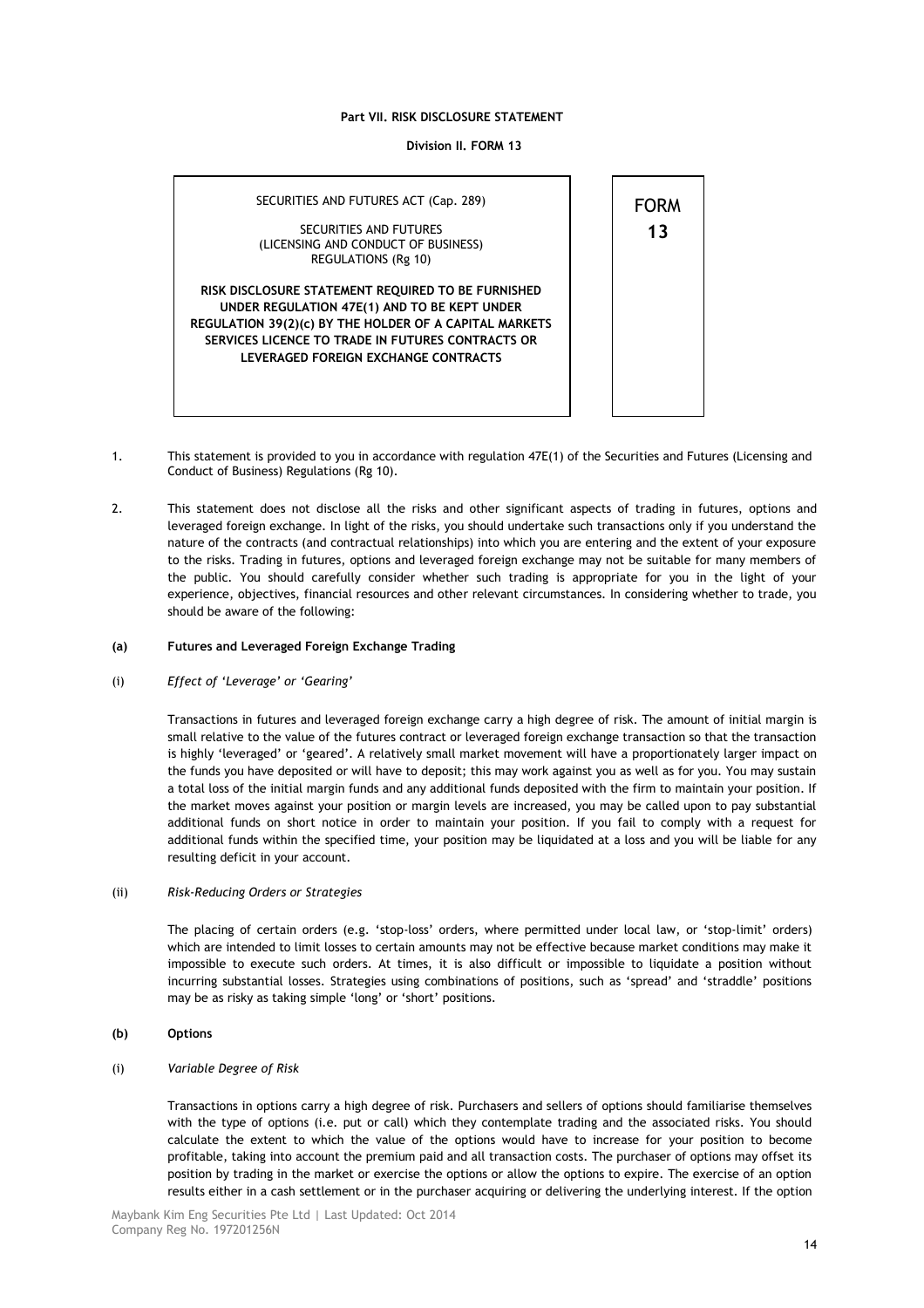is on a futures contract or leveraged foreign exchange transaction, the purchaser will have to acquire a futures or leveraged foreign exchange position, as the case may be, with associated liabilities for margin (see the section on Futures and Leveraged Foreign Exchange Trading above). If the purchased options expire worthless, you will suffer a total loss of your investment which will consist of the option premium paid plus transaction costs. If you are contemplating purchasing deep-out-of-the-money options, you should be aware that, ordinarily, the chance of such options becoming profitable is remote.

Selling ('writing' or 'granting') an option generally entails considerably greater risk than purchasing options. Although the premium received by the seller is fixed, the seller may sustain a loss well in excess of the amount of premium received. The seller will be liable to deposit additional margin to maintain the position if the market moves unfavourably. The seller will also be exposed to the risk of the purchaser exercising the option and the seller will be obligated to either settle the option in cash or to acquire or deliver the underlying interest. If the option is on a futures contract or a leveraged foreign exchange transaction, the seller will acquire a futures or leveraged foreign exchange position, as the case may be, with associated liabilities for margin (see the section on Futures and Leveraged Foreign Exchange Trading above). If the option is "covered" by the seller holding a corresponding position in the underlying futures contract, leveraged foreign exchange transaction or another option, the risk may be reduced. If the option is not covered, the risk of loss can be unlimited.

Certain exchanges in some jurisdictions permit deferred payment of the option premium, limiting the liability of the purchaser to margin payments not exceeding the amount of the premium. The purchaser is still subject to the risk of losing the premium and transaction costs. When the option is exercised or expires, the purchaser is responsible for any unpaid premium outstanding at that time.

#### **(c) Additional Risks Common to Futures, Options and Leveraged Foreign Exchange Trading**

### (i) *Terms and Conditions of Contracts*

You should ask the corporation with which you conduct your transactions for the terms and conditions of the specific futures contract, option or leveraged foreign exchange transaction which you are trading and the associated obligations (e.g. the circumstances under which you may become obligated to make or take delivery of the underlying interest of a futures contract or a leveraged foreign exchange transaction and, in respect of options, expiration dates and restrictions on the time for exercise). Under certain circumstances, the specifications of outstanding contracts (including the exercise price of an option) may be modified by the exchange or clearing house to reflect changes in the underlying interest.

## (ii) *Suspension or Restriction of Trading and Pricing Relationships*

Market conditions (e.g. illiquidity) or the operation of the rules of certain markets (e.g. the suspension of trading in any contract or contract month because of price limits or 'circuit breakers') may increase the risk of loss by making it difficult or impossible to effect transactions or liquidate/offset positions. If you have sold options, this may increase the risk of loss.

Further, normal pricing relationships between the underlying interest and the futures contract, and the underlying interest and the option may not exist. This can occur when, e.g., the futures contract underlying the option is subject to price limits while the option is not. The absence of an underlying reference price may make it difficult to judge 'fair' value.

## (iii) *Deposited Cash and Property*

You should familiarise yourself with the protection accorded to any money or other property which you deposit for domestic and foreign transactions, particularly in a firm"s insolvency or bankruptcy. The extent to which you may recover your money or property may be governed by specific legislation or local rules. In some jurisdictions, property which had been specifically identifiable as your own will be pro-rated in the same manner as cash for purposes of distribution in the event of a shortfall.

## **(d) Commission and Other Charges**

Before you begin to trade, you should obtain a clear explanation of all commissions, fees and other charges for which you will be liable. These charges will affect your net profit (if any) or increase your loss.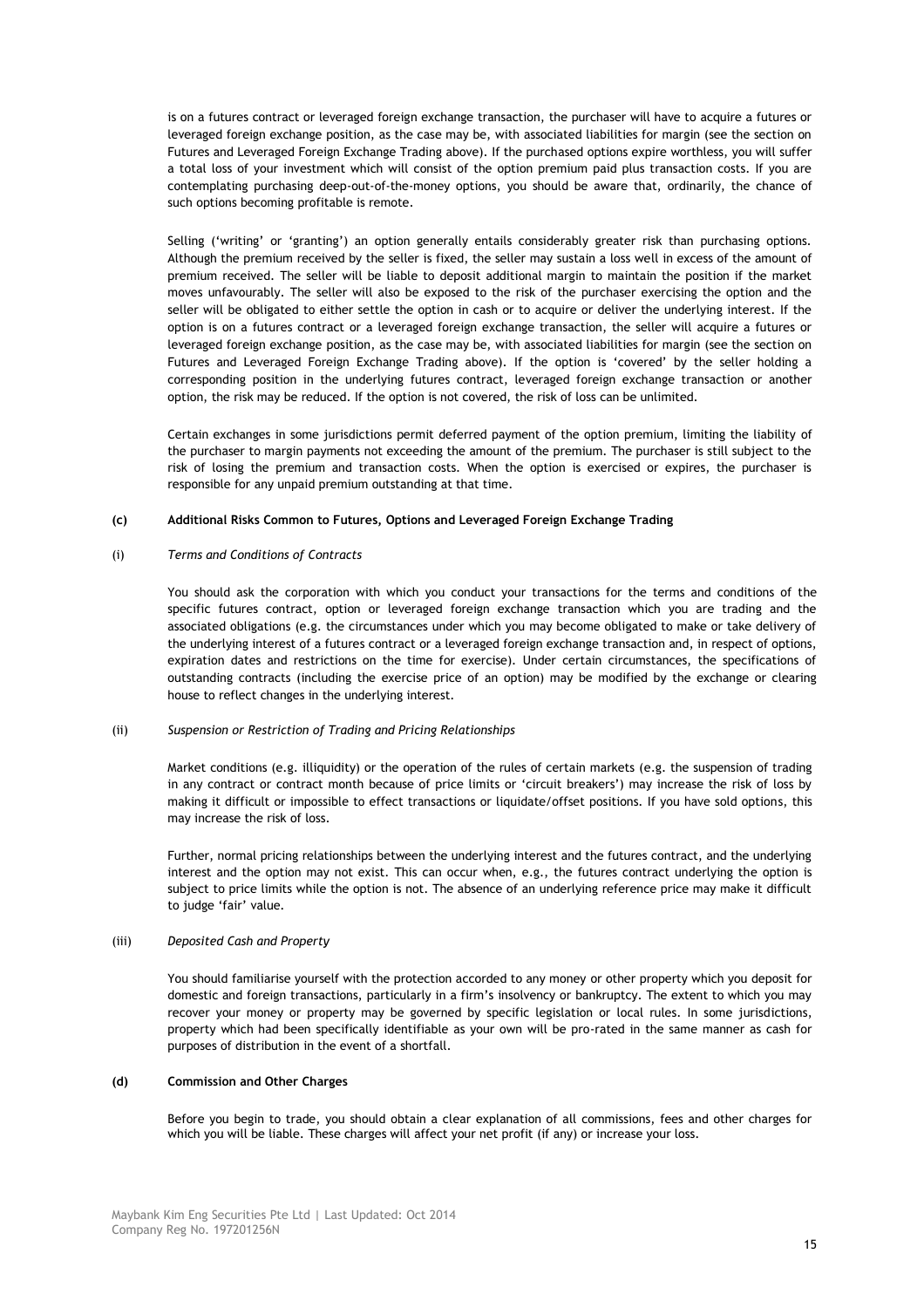## **(e) Transactions in Other Jurisdictions**

Transactions on markets in other jurisdictions, including markets formally linked to a domestic market, may expose you to additional risk. Such markets may be subject to a rule which may offer different or diminished investor protection. Before you trade, you should enquire about any rules relevant to your particular transactions. Your local regulatory authority will be unable to compel the enforcement of the rules of the regulatory authorities or markets in other jurisdictions where your transactions have been effected. You should ask the firm with which you conduct your transactions for details about the types of redress available in both your home jurisdiction and other relevant jurisdictions before you start to trade.

## **(f) Currency Risks**

The profit or loss in transactions in foreign currency-denominated futures and options contracts (whether they are traded in your own or another jurisdiction) will be affected by fluctuations in currency rates where there is a need to convert from the currency denomination of the contract to another currency.

## **(g) Trading Facilities**

Most open-outcry and electronic trading facilities are supported by computer-based component systems for the order-routing, execution, matching, registration or clearing of trades. As with all facilities and systems, they are vulnerable to temporary disruption or failure. Your ability to recover certain losses may be subject to limits on liability imposed by the one or more parties, namely the system provider, the market, the clearing house or member firms. Such limits may vary. You should ask the firm with which you conduct your transactions for details in this respect.

## **(h) Electronic Trading**

Trading on an electronic trading system may differ not only from trading in an open-outcry market but also from trading on other electronic trading systems. If you undertake transactions on an electronic trading system, you will be exposed to risks associated with the system including the failure of hardware and software. The result of any system failure may be that your order is either not executed according to your instructions or not executed at all.

## **(i) Off-Exchange Transactions**

In some jurisdictions, firms are permitted to effect off-exchange transactions. The firm with which you conduct your transactions may be acting as your counterparty to the transaction. It may be difficult or impossible to liquidate an existing position, to assess the value, to determine a fair price or to assess the exposure to risk. For these reasons, these transactions may involve increased risks. Off-exchange transactions may be less regulated or subject to a separate regulatory regime. Before you undertake such transactions, you should familiarise yourself with the applicable rules and attendant risks.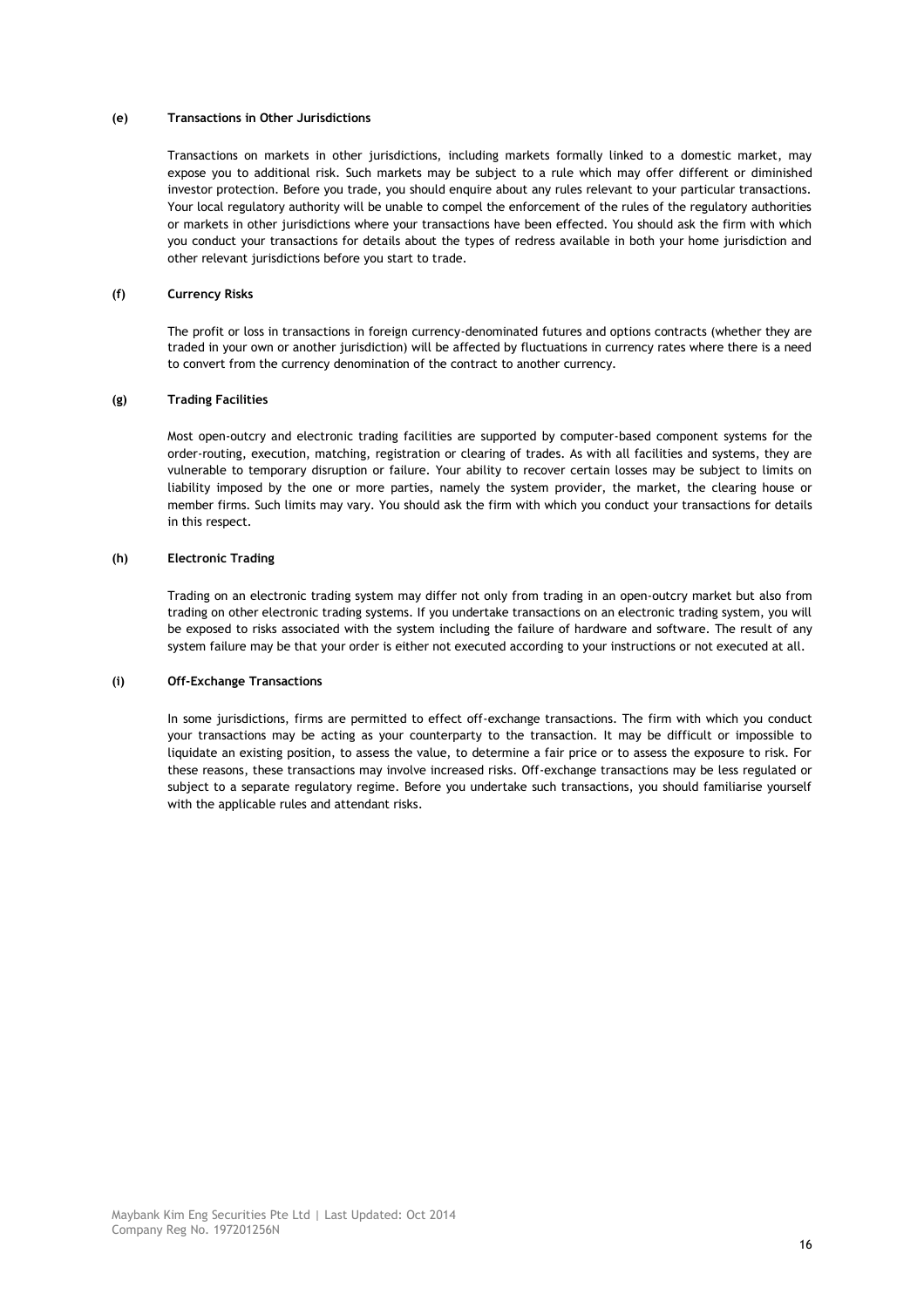# **Division II. FORM 13**

# **ACKNOWLEDGEMENT OF RECEIPT OF THIS RISK DISCLOSURE STATEMENT**

This acknowledges that I/we have received a copy of this RISK DISCLOSURE STATEMENT and understand its contents.

| Date: |  |
|-------|--|

\*For corporations only.

Note:

"Margin" means an amount of money, securities, property or other collateral, representing a part of the value of the contract or agreement to be entered into, which is deposited by the buyer or the seller of a futures contract or in a leveraged foreign exchange transaction to ensure performance of the terms of the futures contract or leveraged foreign exchange transaction.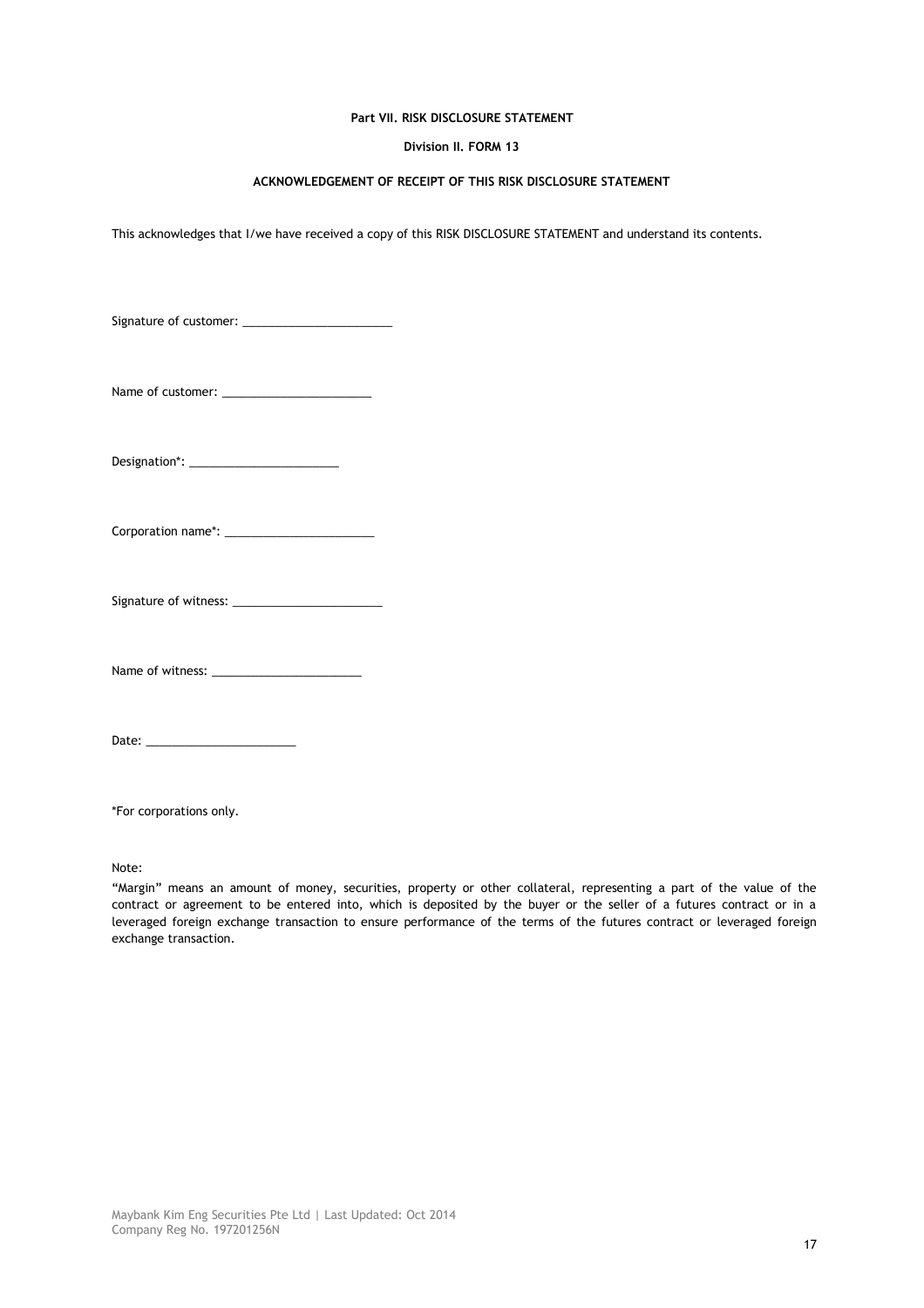## **Division III. RISK WARNING STATEMENT FOR OVERSEAS-LISTED INVESTMENT PRODUCTS**

#### **Risk Warning**

An overseas-listed investment product\* is subject to the laws and regulations of the jurisdiction it is listed in. Before you trade in an overseas-listed investment product or authorise someone else to trade for you, you should be aware of:

- The level of investor protection and safeguards that you are afforded in the relevant foreign jurisdiction as the overseas-listed investment product would operate under a different regulatory regime.
- The differences between the legal systems in the foreign jurisdiction and Singapore that may affect your ability to recover your funds.
- The tax implications, currency risks, and additional transaction costs that you may have to incur.
- The counterparty and correspondent broker risks that you are exposed to.
- The political, economic and social developments that influence the overseas markets you are investing in.

These and other risks may affect the value of your investment. You should not invest in the product if you do not understand or are not comfortable with such risks.

*\*An "overseas-listed investment product" in this statement refers to a capital markets product that is listed for quotation or quoted only on overseas securities exchange(s) or overseas futures exchange(s) (collectively referred to as "overseas exchanges").*

- 1. This statement is provided to you in accordance with paragraph 29D of the Notice on the Sale of Investment Products [SFA04-N12].
- 2. This statement does not disclose all the risks and other significant aspects of trading in an overseas-listed investment product. You should undertake such transactions only if you understand and are comfortable with the extent of your exposure to the risks.
- 3. You should carefully consider whether such trading is suitable for you in light of your experience, objectives, risk appetite, financial resources and other relevant circumstances. In considering whether to trade or to authorise someone else to trade for you, you should be aware of the following:

#### Differences in Regulatory Regimes

- (a) Overseas markets may be subject to different regulations, and may operate differently from approved exchanges in Singapore. For example, there may be different rules providing for the safekeeping of securities and monies held by custodian banks or depositories. This may affect the level of safeguards in place to ensure proper segregation and safekeeping of your investment products or monies held overseas. There is also the risk of your investment products or monies not being protected if the custodian has credit problems or fails. Overseas markets may also have different periods for clearing and settling transactions. These may affect the information available to you regarding transaction prices and the time you have to settle your trade on such overseas markets.
- (b) Overseas markets may be subject to rules which may offer different investor protection as compared to Singapore. Before you start to trade, you should be fully aware of the types of redress available to you in Singapore and other relevant jurisdictions, if any.
- (c) Overseas-listed investment products may not be subject to the same disclosure standards that apply to investment products listed for quotation or quoted on an approved exchange in Singapore. Where disclosure is made, differences in accounting, auditing and financial reporting standards may also affect the quality and comparability of information provided. It may also be more difficult to locate up-to-date information, and the information published may only be available in a foreign language.

#### Differences in legal systems

- (d) In some countries, legal concepts which are practiced in mature legal systems may not be in place or may have yet to be tested in courts. This would make it more difficult to predict with a degree of certainty the outcome of judicial proceedings or even the quantum of damages which may be awarded following a successful claim.
- (e) The Monetary Authority of Singapore will be unable to compel the enforcement of the rules of the regulatory authorities or markets in other jurisdictions where your transactions will be effected.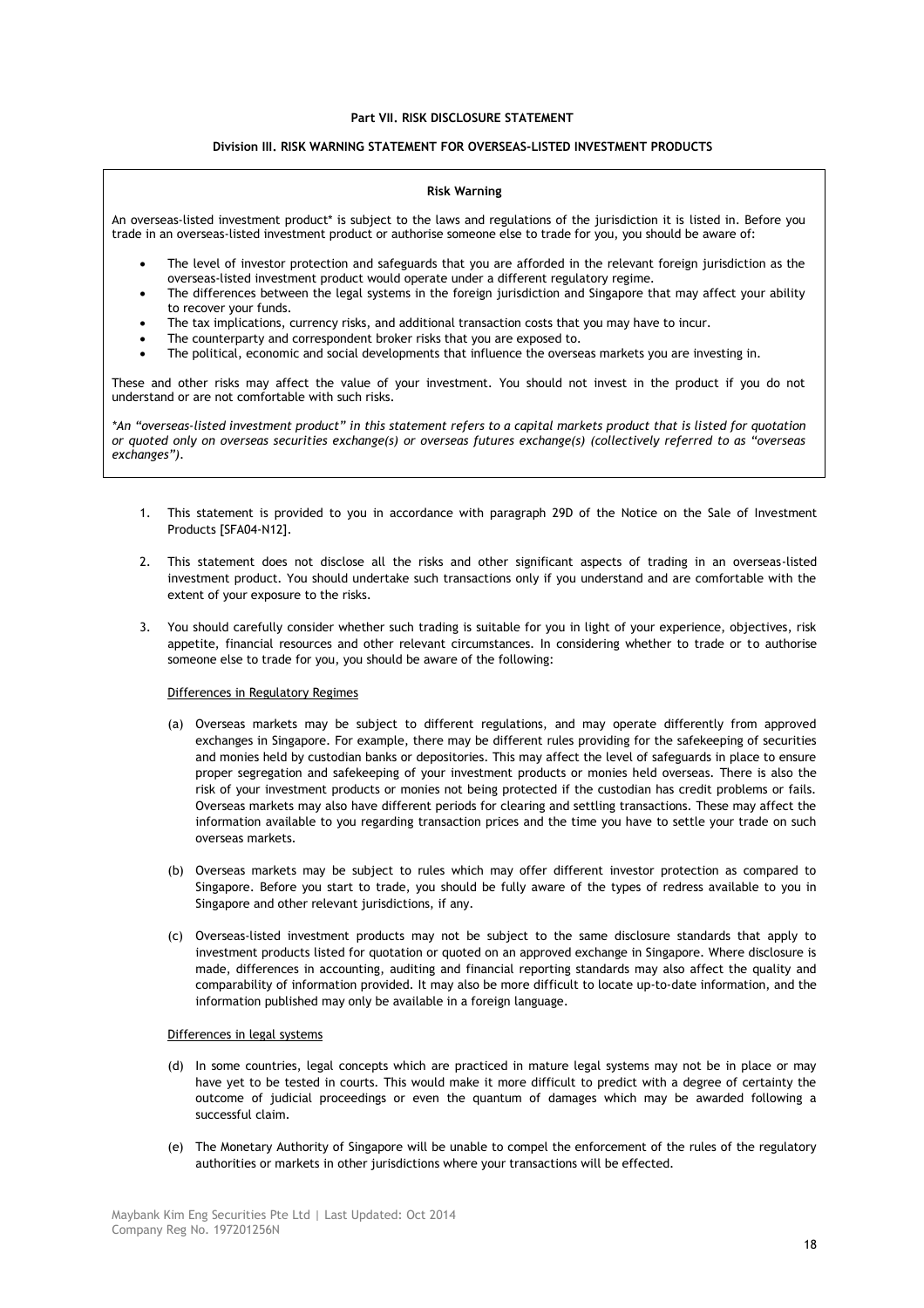- (f) The laws of some jurisdictions may prohibit or restrict the repatriation of funds from such jurisdictions including capital, divestment proceeds, profits, dividends and interest arising from investment in such countries. Therefore, there is no guarantee that the funds you have invested and the funds arising from your investment will be capable of being remitted.
- (g) Some jurisdictions may also restrict the amount or type of investment products that foreign investors may trade. This can affect the liquidity and prices of the overseas-listed investment products that you invest in.

## Different costs involved

- (h) There may be tax implications of investing in an overseas-listed investment product. For example, sale proceeds or the receipt of any dividends and other income may be subject to tax levies, duties or charges in the foreign country, in Singapore, or in both countries.
- (i) Your investment return on foreign currency-denominated investment products will be affected by exchange rate fluctuations where there is a need to convert from the currency of denomination of the investment products to another currency, or may be affected by exchange controls.
- (j) You may have to pay additional costs such as fees and broker"s commissions for transactions in overseas exchanges. In some jurisdictions, you may also have to pay a premium to trade certain listed investment products. Therefore, before you begin to trade, you should obtain a clear explanation of all commissions, fees and other charges for which you will be liable. These charges will affect your net profit (if any) or increase your loss.

#### Counterparty and correspondent broker risks

(k) Transactions on overseas exchanges or overseas markets are generally effected by your Singapore broker through the use of foreign brokers who have trading and/or clearing rights on those exchanges. All transactions that are executed upon your instructions with such counterparties and correspondent brokers are dependent on their respective due performance of their obligations. The insolvency or default of such counterparties and correspondent brokers may lead to positions being liquidated or closed out without your consent and/or may result in difficulties in recovering your monies and assets held overseas.

# Political, Economic and Social Developments

(l) Overseas markets are influenced by the political, economic and social developments in the foreign jurisdiction, which may be uncertain and may increase the risk of investing in overseas-listed investment products.